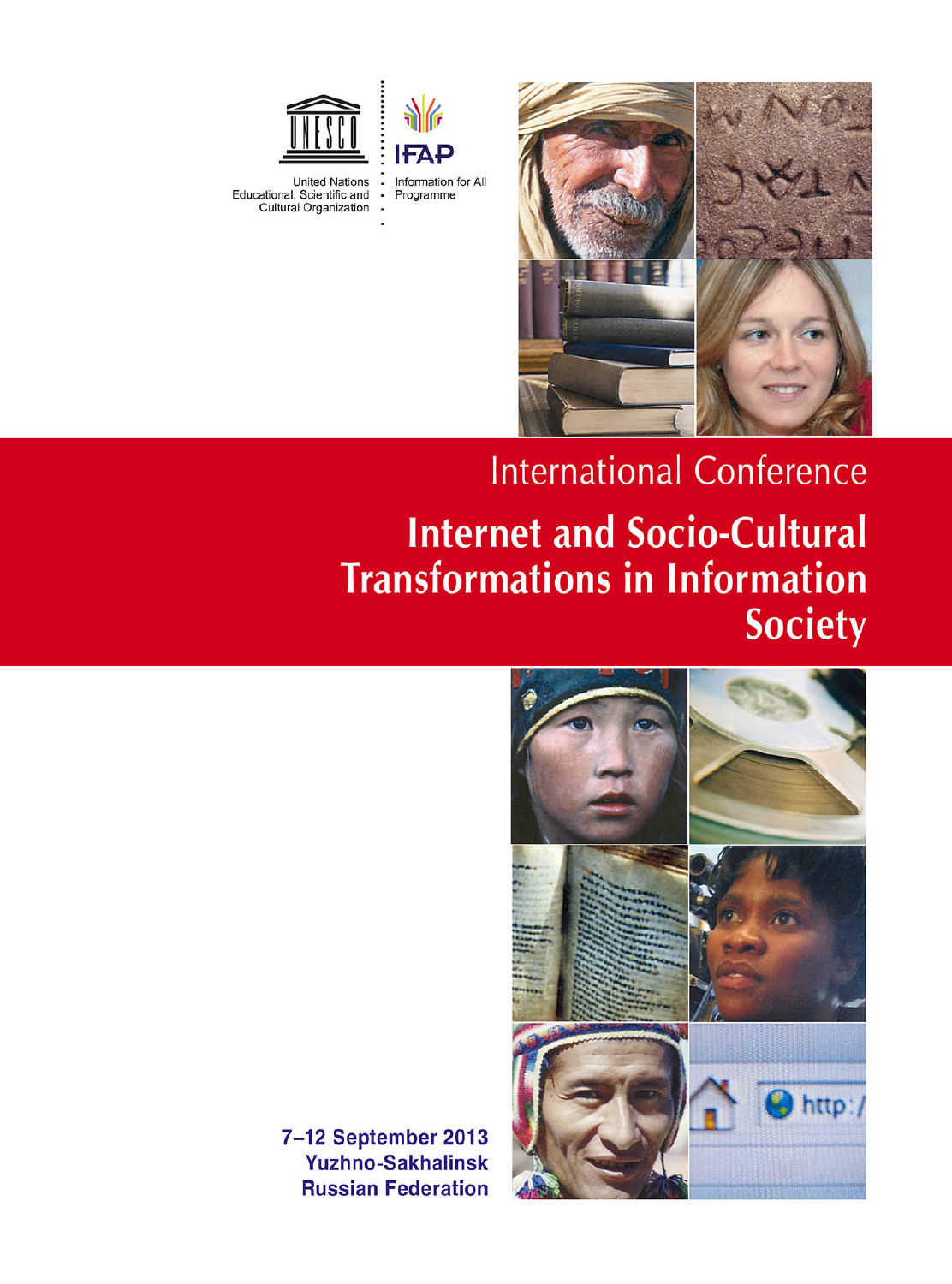Ministry of Culture of the Russian Federation Federal Agency for Press and Mass Communications Government of the Sakhalin Region Commission of the Russian Federation for UNESCO UNESCO / UNESCO Information for All Programme Russian Committee of the UNESCO Information for All Programme Interregional Library Cooperation Centre

**International Conference**

# **Internet and Socio-Cultural Transformations in Information Society**

within the framework of Russian Chairmanship in the UNESCO Information for All Programme

> **Yuzhno-Sakhalinsk 7–12 September 2013**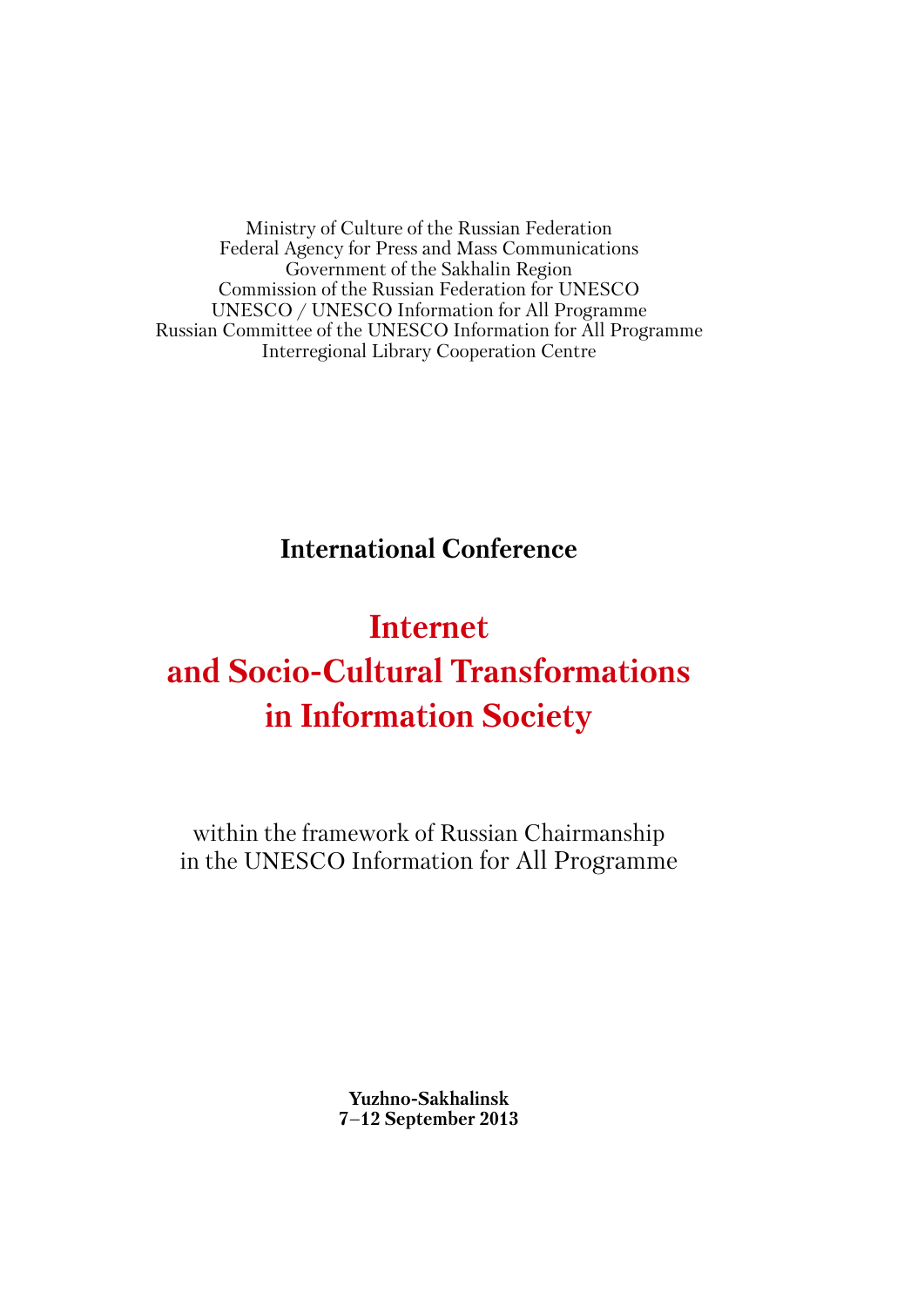## **CONFERENCE CONVENORS**

Ministry of Culture of the Russian Federation Federal Agency for Press and Mass Communications Government of the Sakhalin Region Commission of the Russian Federation for UNESCO UNESCO / UNESCO Information for All Programme Russian Committee of the UNESCO Information for All Programme Interregional Library Cooperation Centre

### **FINANCIAL SUPPORT**

Ministry of Culture of the Russian Federation Federal Agency for Press and Mass Communications Government of the Sakhalin Region

Working languages–English and Russian (simultaneous interpretation)

#### **Interpreters:**

Sergey CHUDINOV Margarita LARSHINA Elena MALYAVSKAYA Olga MOSTINSKAYA Vadim NIKITIN Galina YERMAKOVA

Draft conference programme and list of participants are presented as of 29 August 2013 and might undergo further changes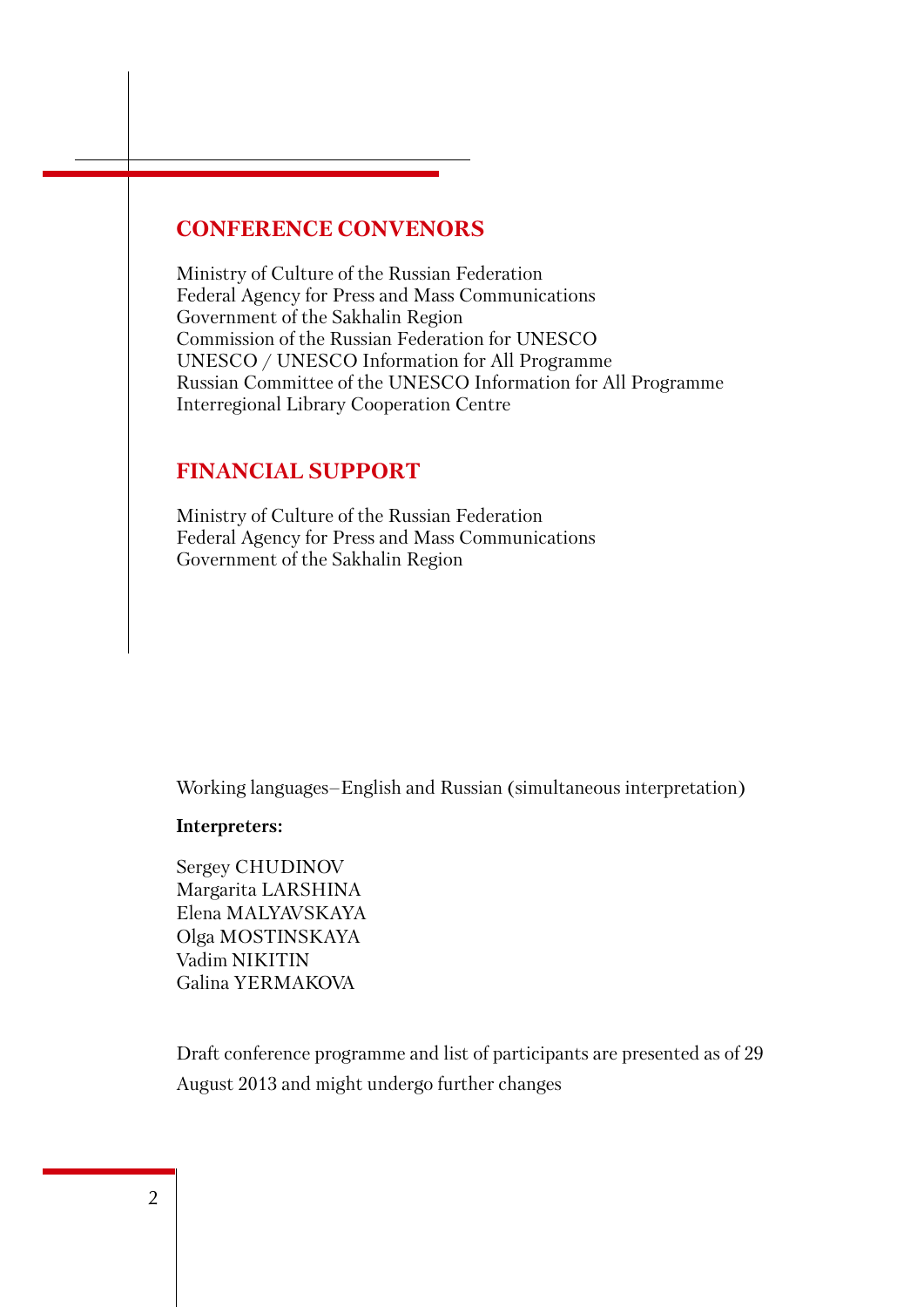# **UNESCO Information for All Programme (IFAP)**

IFAP was established by UNESCO to provide a framework for international cooperation and partnership in building an inclusive information society. IFAP is aimed at ensuring to all people universal access to information that might be used for improving their quality of life. IFAP Intergovernmental Council comprising 26 Member States is elected to guide the Programme in its planning and implementation. IFAP goal is to assist the development of national information policies framework. Five IFAP priority lines of actions are information accessibility, information preservation, information literacy, information ethics and information for development.

www.unesco.org

### **Russian Committee of the UNESCO Information for All Programme**

Russian Committee of the UNESCO Information for All Programme was established in 2000 under the Commission of the Russian Federation for UNESCO and Ministry of Culture of the Russian Federation and became the first national committee ever. Committee members represent government agencies, educational, research, cultural and communication establishments, public organizations and business sector. The Committee provides assistance in implementing the Programme's ideas, tasks, concepts and priority lines of actions at both national and international levels. It participates in the advancement of policies and legislation in the fields of culture, education, communication and information for the purpose of building inclusive information society / knowledge societies. The Committee contributes to the preparation of analytic reports and elaboration of practical guidelines, to the establishment of best practice centres and to the improvement of activities of various institutions within its competence. www.ifapcom.ru

# **Interregional Library Cooperation Centre**

NGO Interregional Library Cooperation Centre (ILCC), established in 1995, is the working body of the Russian Committee of the UNESCO Information for All Programme. In addition to contributing to the IFAP implementation, ILCC participates in (a) drafting and implementing in Russia the governmental library policy and national programmes aimed to preserve library collections; (b) developing all-Russian public centres of legal and other socially meaningful information; (c) reading promotion; (d) advancing professional library training; and (e) developing multilingualism in cyberspace. On a regular basis, ILCC drafts, publishes and disseminates information and methodological materials on the development of librarianship, culture and information policy.

www.mcbs.ru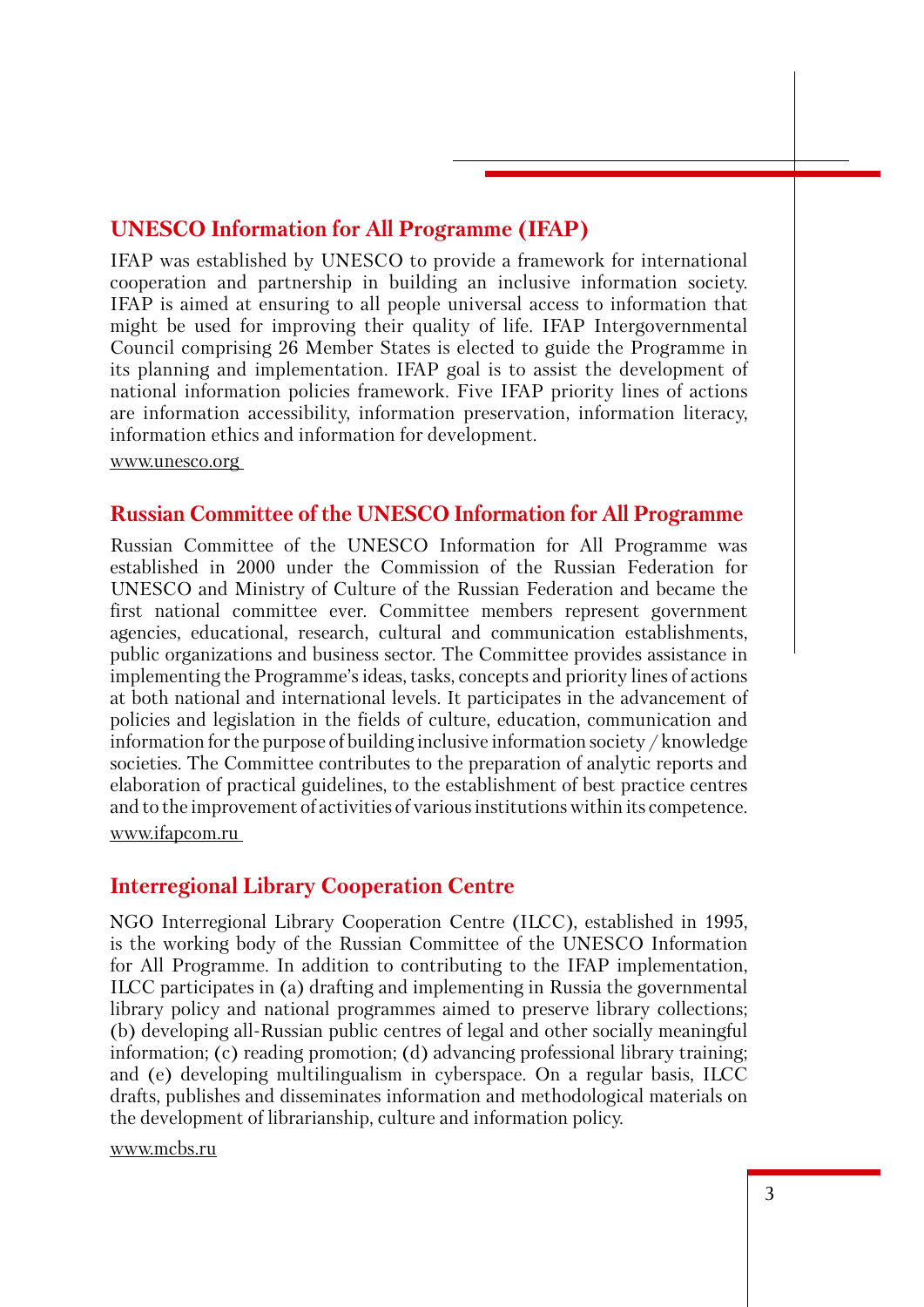# **ORGANIZING COMMITTEE**

### **Chairs**

**KHOROSHAVIN Alexander** – Governor of the Sakhalin Region; Chair, Conference Organizing Committee

**KUZMIN Evgeny** – Chair, Intergovernmental Council of the UNESCO Information for All Programme (IFAP); Chair, Russian UNESCO IFAP Committee; President, Interregional Library Cooperation Centre; Co-Chair, Conference Organizing Committee

**TRUTNEVA Irina** – Deputy Head, Government of the Sakhalin Region; Co-Chair, Conference Organizing Committee

**GONYUKOVA Irina** – Minister of Culture of the Sakhalin Region; Vice Chair, Conference Organizing Committee

#### **Members**

**ARAKELOVA Alexandra –** Director of the Department of Science and Education, Ministry of Culture of the Russian Federation

**BAKEYKIN Sergey –** Deputy Chair, Russian UNESCO IFAP Committee; Executive Director, Interregional Library Cooperation Centre

**BANERJEE Indrajit** – Director, Knowledge Society Division, UNESCO

**BRATYNENKO Dmitry –** Deputy Governor of the Sakhalin Region – Government Chief of Staff

**GRIGORIEV Vladimir –** Deputy Head, Federal Agency for Press and Mass Communications

**KOTOVA Yekaterina** – Minister for Investments and Foreign Relations of the Sakhalin Region

**KLYUTCHENYA Alexander** – Director of Information Policy Department of the Sakhalin Government Executive Office, Government of the Sakhalin Region

**MUROVANA Tatiana –** Executive Secretary, Russian UNESCO IFAP Committee

**ORDZHONIKIDZE Grigory –** Executive Secretary, Commission of the Russian Federation for UNESCO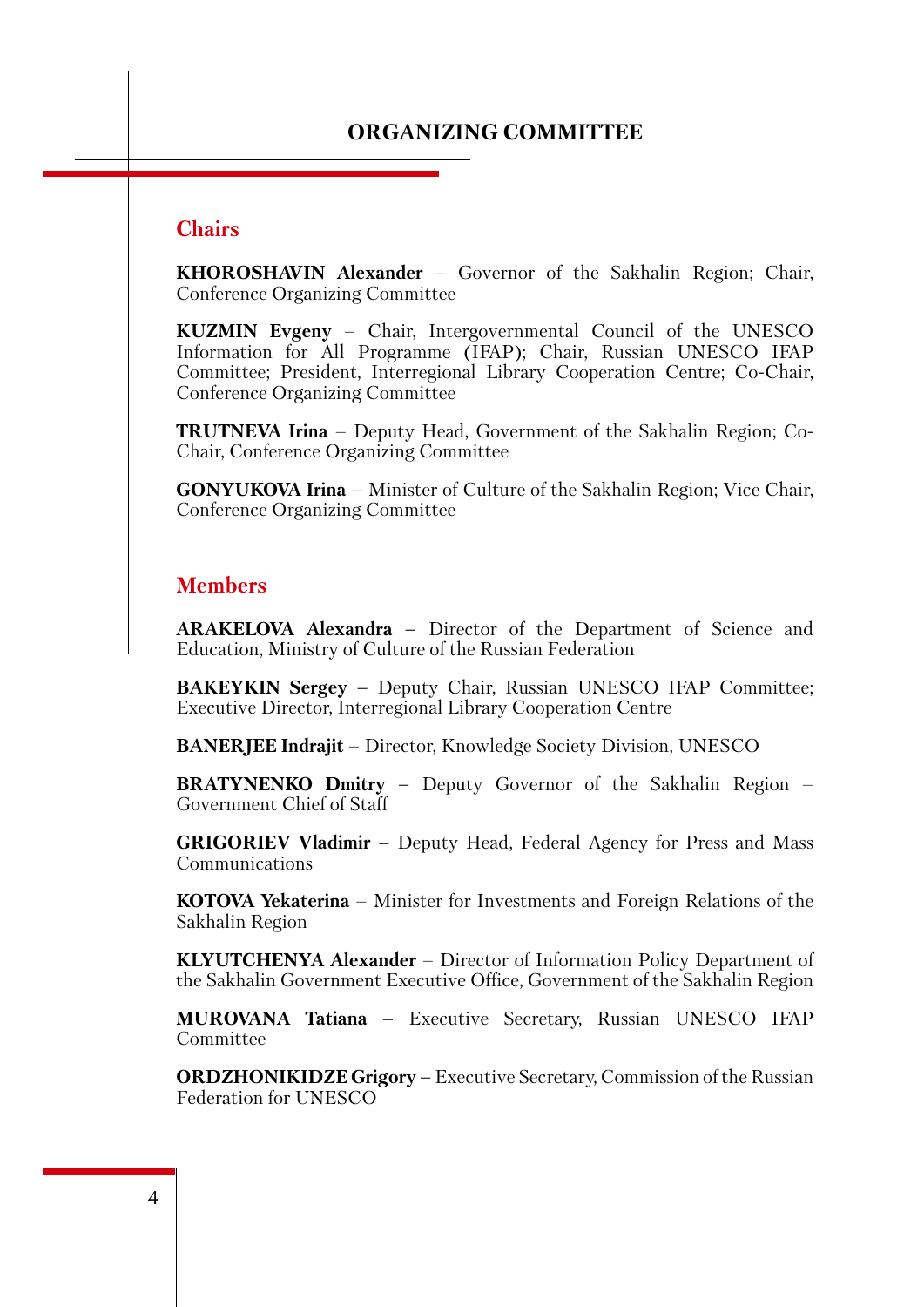**PAVLOV Nikolai** – Head, IT and Communications Agency of the Sakhalin Region

**PRADO Daniel –** Executive Secretary, MAAYA World Network for Linguistic Diversity

**RADOYKOV Boyan –** Chief, Universal Access and Preservation Section, UNESCO

**ROKOTOV Vadim –** Executive Officer, Administrative Affairs Office of the Government of the Sakhalin Region

**SAMASSEKOU Adama –** President, MAAYA World Network for Linguistic Diversity; President, Preparatory Committee of the World Summit on the Information Society (Geneva, 2003)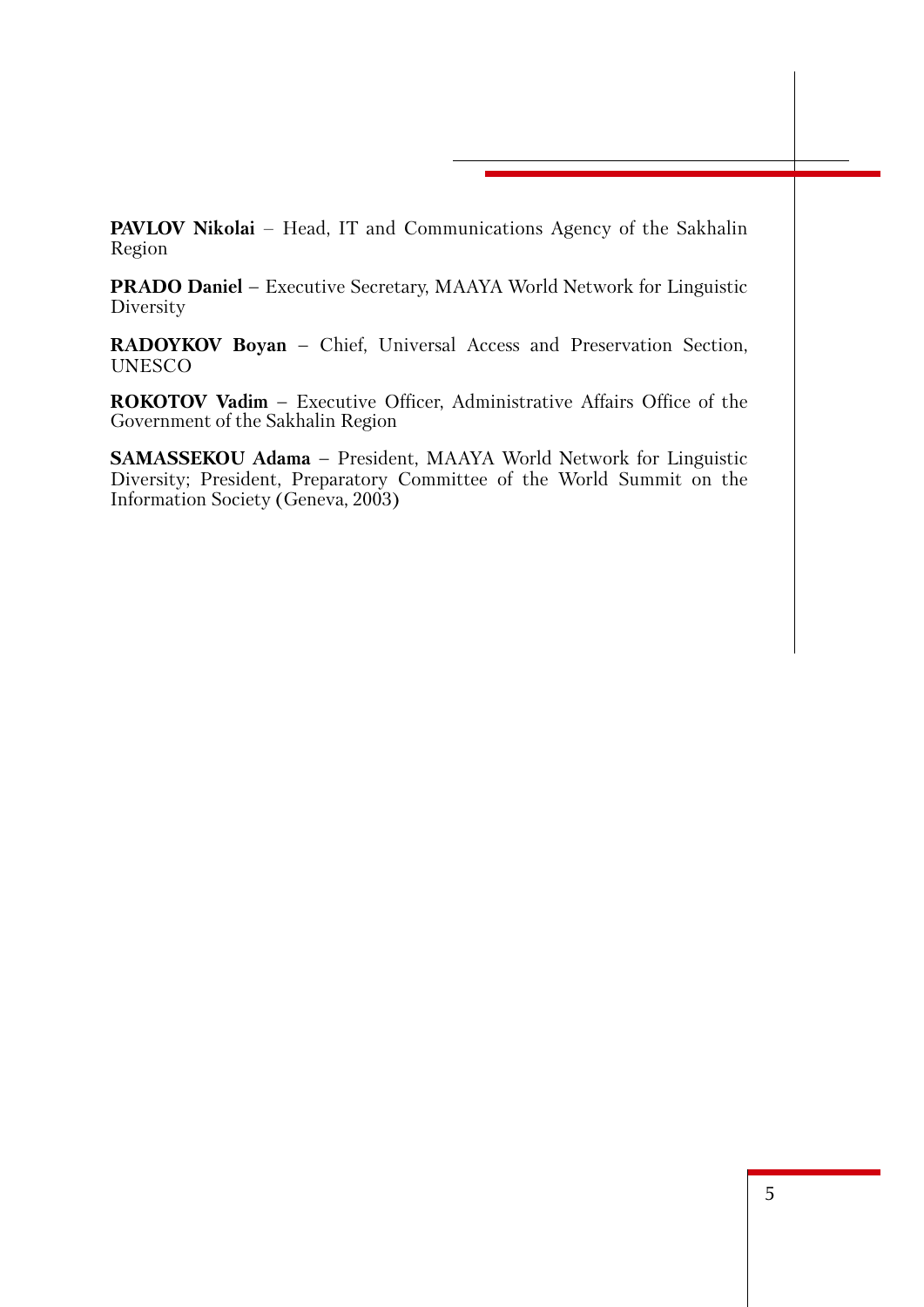# **SCHEDULE OF STAY**

# **7 September, Saturday**

|                 | Arrival of participants in Moscow                                                                                                                                                                                |  |
|-----------------|------------------------------------------------------------------------------------------------------------------------------------------------------------------------------------------------------------------|--|
| 18:05           | Departure to Yuzhno-Sakhalinsk (Sheremetievo International<br>Airport, Terminal D)                                                                                                                               |  |
|                 | 8 September, Sunday                                                                                                                                                                                              |  |
| 09:25           | Arrival of participants in Yuzhno-Sakhalinsk. Transfers to the<br>Santa Resort Hotel and the Mega Palace Hotel. Free time.                                                                                       |  |
| $13:00 - 14:00$ | Lunch (Santa Resort Hotel, Ruby Hall; Mega Palace Hotel,<br>Marquise Restaurant)                                                                                                                                 |  |
| $14:00 - 17:00$ | Excursions:                                                                                                                                                                                                      |  |
|                 | Option 1. Sakhalin Regional Art Museum:                                                                                                                                                                          |  |
|                 | "Three Centuries of Russian Art" – exhibition from the<br>collection of the State Russian Museum (Grand Hall).<br>Exhibition of works by Sakhalin artists (Small Hall)<br>(translation into English is provided) |  |
|                 | Option 2. Sakhalin Regional Museum of Local History:                                                                                                                                                             |  |
|                 | Tours: "Tour of the Museum", "Open-Air Museum", "Sakhalin<br>Historical Monuments", "Nature of Sakhalin and the Kuril<br>Islands" (translation into English is provided)                                         |  |
|                 | Option 3. Museum of Anton Chekhov's Sakhalin Island:                                                                                                                                                             |  |
|                 | "Waff of a Fan" – exhibition from the collection of the Russian<br>Museum of Ethnography, St. Petersburg (translation into<br>English is provided)                                                               |  |
| $17.00 - 18.30$ | Tours to places of interest in Yuzhno-Sakhalinsk                                                                                                                                                                 |  |
| $19:00 - 20.30$ | Welcoming dinner (Santa Resort Hotel, Ruby Hall)                                                                                                                                                                 |  |

# **9 September, Monday**

| $08:00 - 09:00$ | Breakfast (Santa Resort Hotel and the Mega Palace Hotel) |
|-----------------|----------------------------------------------------------|
| 09:15           | Transfer to the Sakhalin Region's Government House       |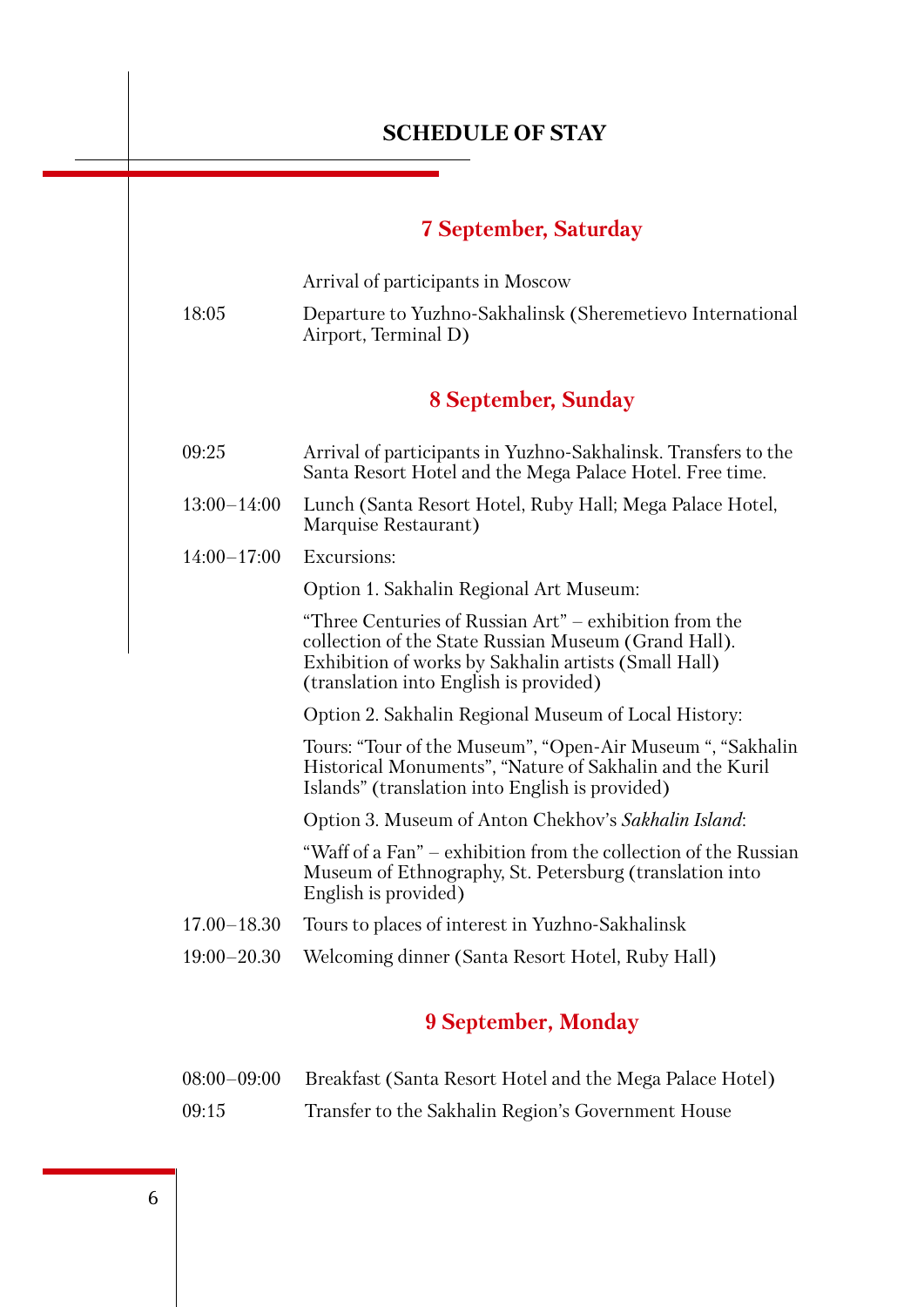| $10:00 - 10:45$ | Conference opening gala (Sakhalin Region's Government<br>House)                                          |
|-----------------|----------------------------------------------------------------------------------------------------------|
| $10:45 - 11:45$ | Plenary meeting                                                                                          |
| $11:45 - 12:30$ | <b>Press Conference</b>                                                                                  |
|                 | <b>Photo Session</b>                                                                                     |
|                 | Coffee break                                                                                             |
| $12:30-13:30$   | Plenary meeting (continued)                                                                              |
| $13:30 - 15:00$ | Lunch (Mega Palace Hotel, Marquise Restaurant)                                                           |
| $15:00 - 17:00$ | Section Work (Mega Palace Hotel)                                                                         |
| $17:30 - 18:30$ | Concert (Santa Resort Hotel, Foyer, 1 <sup>st</sup> floor)                                               |
| $18:30 - 20:00$ | Reception on behalf of the Governor of the Sakhalin Region<br>(Santa Resort Hotel, Diamond Banquet Room) |

# **10 September, Tuesday**

- 08:00–09:00 Breakfast (Santa Resort Hotel and the Mega Palace Hotel)
- 9:15 Transfer from the Santa Resort Hotel to the Mega Palace **Hotel**
- 09:30–11:15 Plenary meeting (Mega Palace Hotel, Diamond Hall, 10th floor)
- 11:15–11:45 Coffee break
- 11:45–14:00 Side Events
- 14:00–15:00 Lunch (Mega Palace Hotel, Marquise Restaurant)
- 15:00–19:30 Guided Tours
- 20:00–21:30 Dinner (Santa Resort Hotel, Ruby Hall; Mega Palace Hotel, Marquise Restaurant)

# **11 September, Wednesday**

08:00–09:00 Breakfast (Santa Resort Hotel and the Mega Palace Hotel) 09:15 Transfer from the Santa Resort Hotel to the Mega Palace Hotel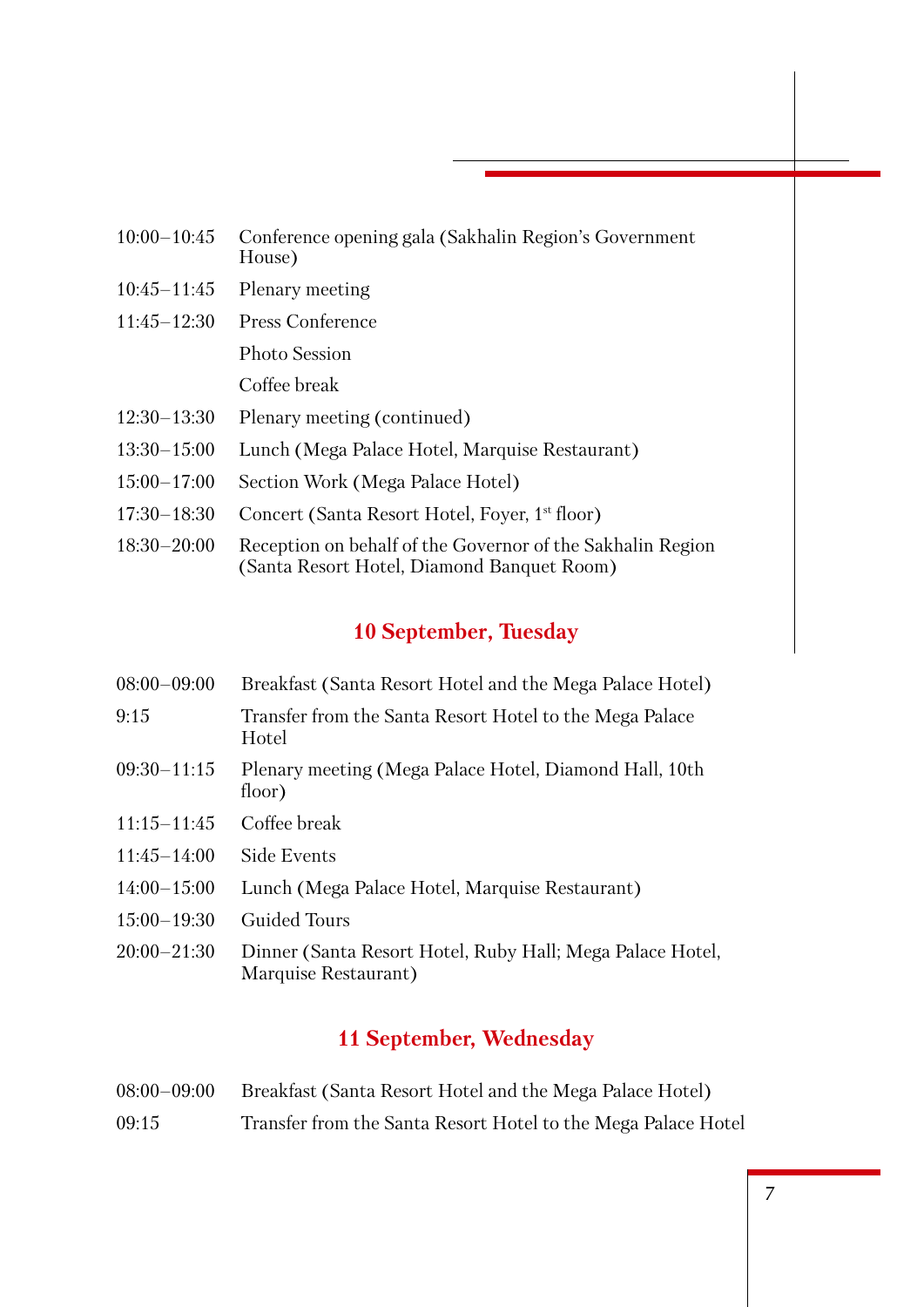| $09:30 - 11:30$ | <b>Section Work</b>                                                  |
|-----------------|----------------------------------------------------------------------|
| $11:30-12:00$   | Coffee break                                                         |
| $12:00-13:30$   | Plenary meeting (Mega Palace Hotel, Diamond Hall, 10th<br>floor)     |
| $13:30 - 15:00$ | Lunch (Mega Palace Hotel, Marquise Restaurant)                       |
| $15:00 - 16:30$ | Plenary Meeting (continued). Conference Final Document<br>discussion |
| $16:30 - 17:00$ | Coffee break                                                         |
| $17:00 - 18:00$ | Conference Final Document adoption. Conference closing               |
| $19:30 - 21:00$ | Concert (Anton Chekhov Sakhalin International Theatre<br>Centre)     |
| $21:00 - 22:00$ | Dinner (restaurant of the Tourist Hotel)                             |

# **12 September, Thursday**

| $08:00 - 09:00$ | Breakfast (Santa Resort Hotel and the Mega Palace Hotel)                                                 |
|-----------------|----------------------------------------------------------------------------------------------------------|
| 10:00           | Transfer to the airport                                                                                  |
| 12:10           | Departure from Yuzhno-Sakhalinsk                                                                         |
| 14:00           | Arrival in Moscow (Sheremetievo International Airport,<br>Terminal D). Transfer to other Moscow airports |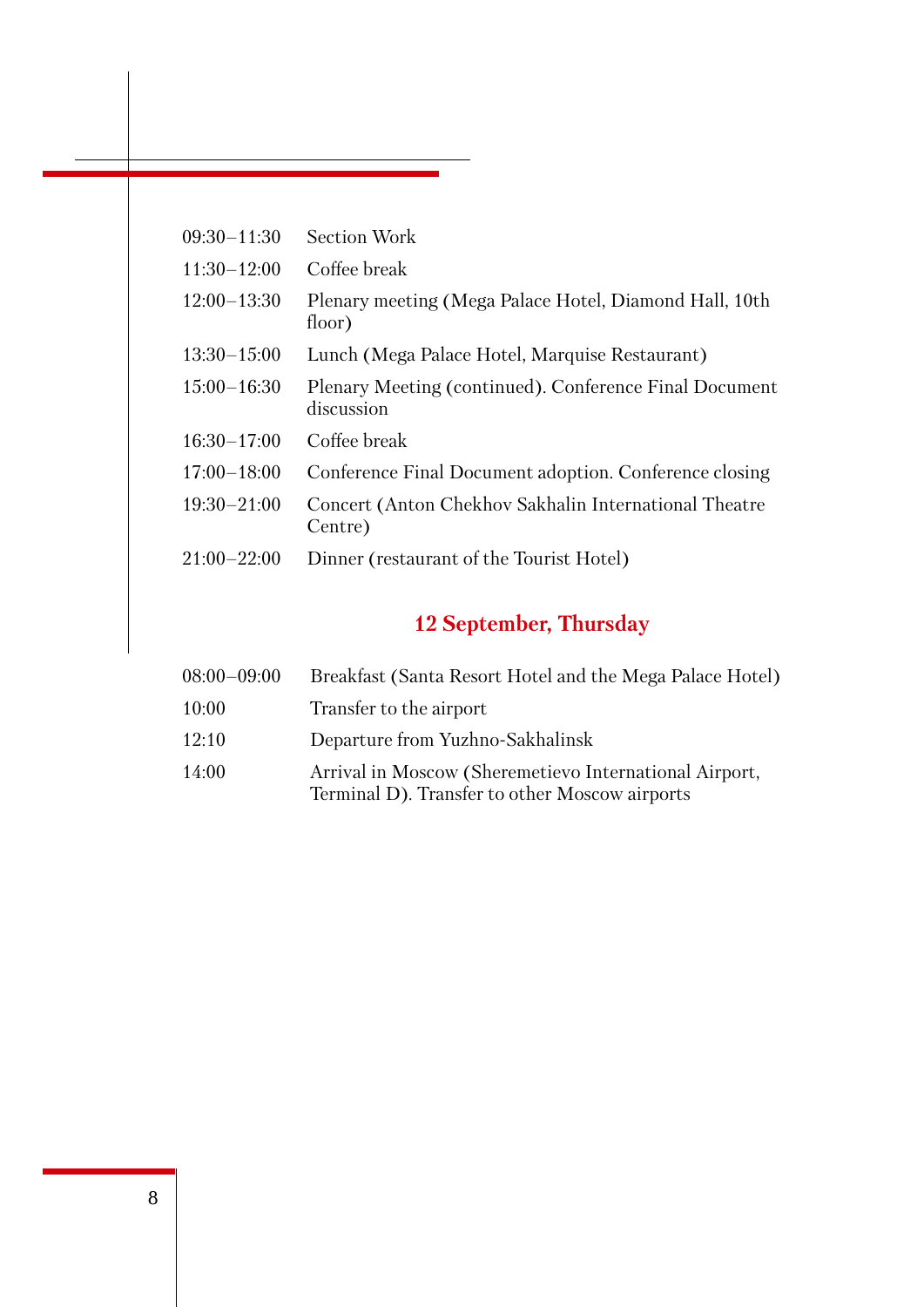# **CONFERENCE PROGRAMME**

# **9 September, Monday**

 $10:00-10:45$ 

#### **Conference Opening Gala (Grand Hall of the Sakhalin Region's Government House)**

#### **Chairperson:**

**Evgeny KUZMIN**, Chair, Intergovernmental Council for the UNESCO Information for All Programme; Chair, Russian Committee for the UNESCO Information for All Programme; President, Interregional Library Cooperation Centre (Moscow, Russian Federation)

#### **Communications:**

**Alexander KHOROSHAVIN**, Governor of the Sakhalin Region (Yuzhno-Sakhalinsk, Russian Federation)

**Mikhail SESLAVINSKY**, Head, Federal Agency for Press and Mass Communications of the Russian Federation (Moscow, Russian Federation)

#### **Greetings:**

*Greeting on behalf of the UNESCO Director-General* (**Indrajit BANERJEE**, Director of the UNESCO Knowledge Societies Division)

*Greeting on behalf of the Ministry of Foreign Affaires of the Russian Federation and the Commission of the Russian Federation for UNESCO* (**Grigory ORDZHONIKIDZE**, Deputy Director, International Organizations Department, Ministry of Foreign Affaires of the Russian Federation; Secretary-General, Commission of the Russian Federation for UNESCO)

*Greeting on behalf of the Ministry of Culture of the Russian Federation*

*Greeting on behalf of the Committee on Foreign Affaires of the State Council of the Federation of the Russian Federation*

#### $10.45 - 11.45$

**Plenary Meeting (Grand Hall of the Sakhalin Region's Government House)**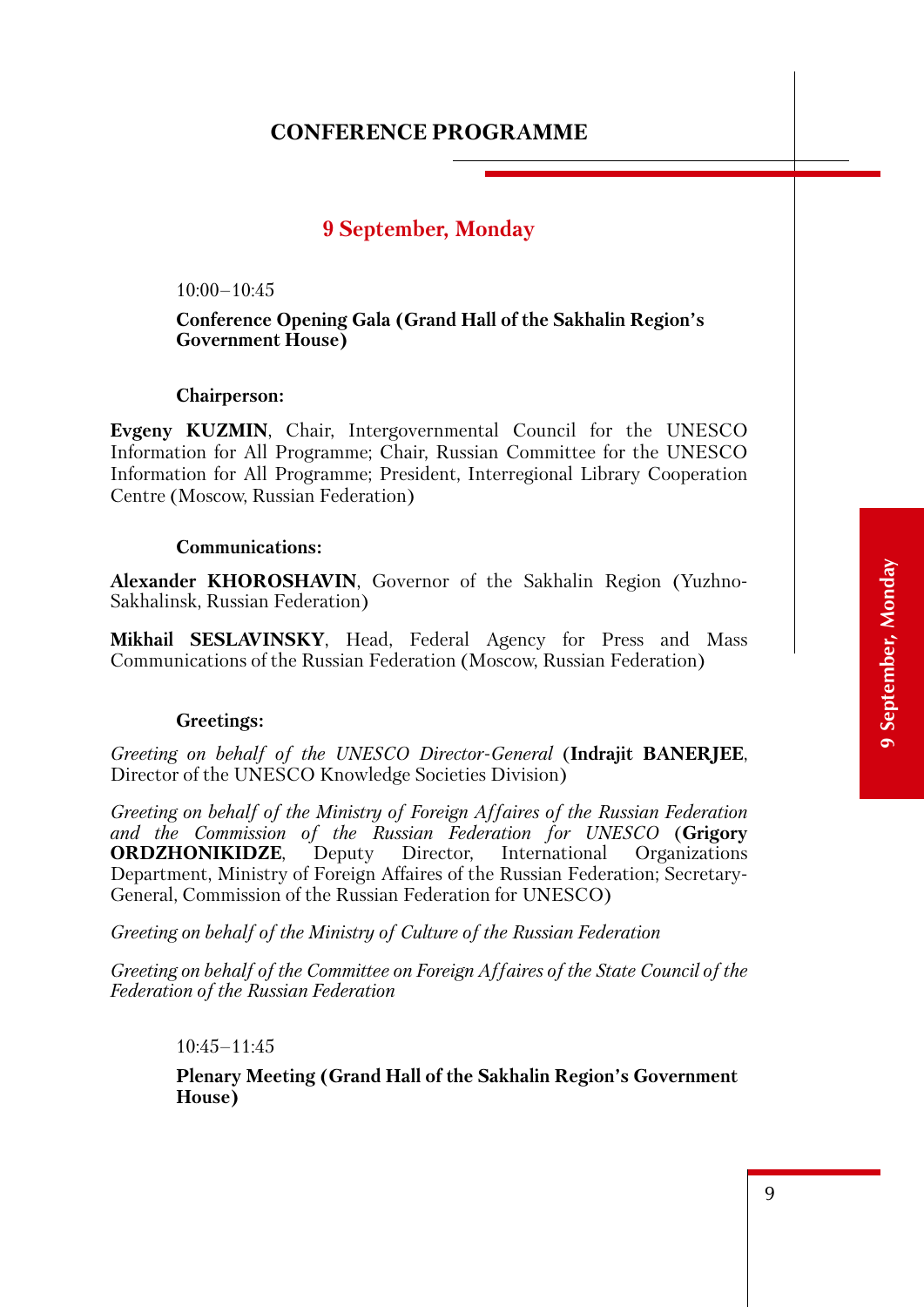#### **Chairperson:**

**Irina TRUTNEVA**, Deputy Head of Government of the Sakhalin Region (Yuzhno-Sakhalinsk, Russian Federation)

#### **Communications:**

**Indrajit BANERJEE**, Director of the UNESCO Knowledge Societies Division (Paris, UNESCO)

**Aleksei VOLIN**, Deputy Minister, Ministry of Communications and Mass Media of the Russian Federation (Moscow, Russian Federation)

**Sinikka SIPILÄ**, President, International Federation of Library Associations and Institutions (IFLA); Secretary General, Finnish Library Association (Helsinki, Finland)

11:45–12:30

**Press Conference (Pressroom of the Sakhalin Region's Government House)**

**Photo session**

**Coffee break**

12:30–13:30

#### **Plenary Meeting (continued)**

#### **Communications:**

**Evgeny KUZMIN**, Chair, Intergovernmental Council for the UNESCO Information for All Programme; Chair, Russian Committee for the UNESCO Information for All Programme; President, Interregional Library Cooperation Centre (Moscow, Russian Federation)

**Ludovit MOLNAR**, President, Slovak National Commission for UNESCO; Professor, Slovak University of Technology (Bratislava, Slovakia)

13:30–15:00

#### **Lunch (Mega Palace Hotel, Marquise Restaurant)**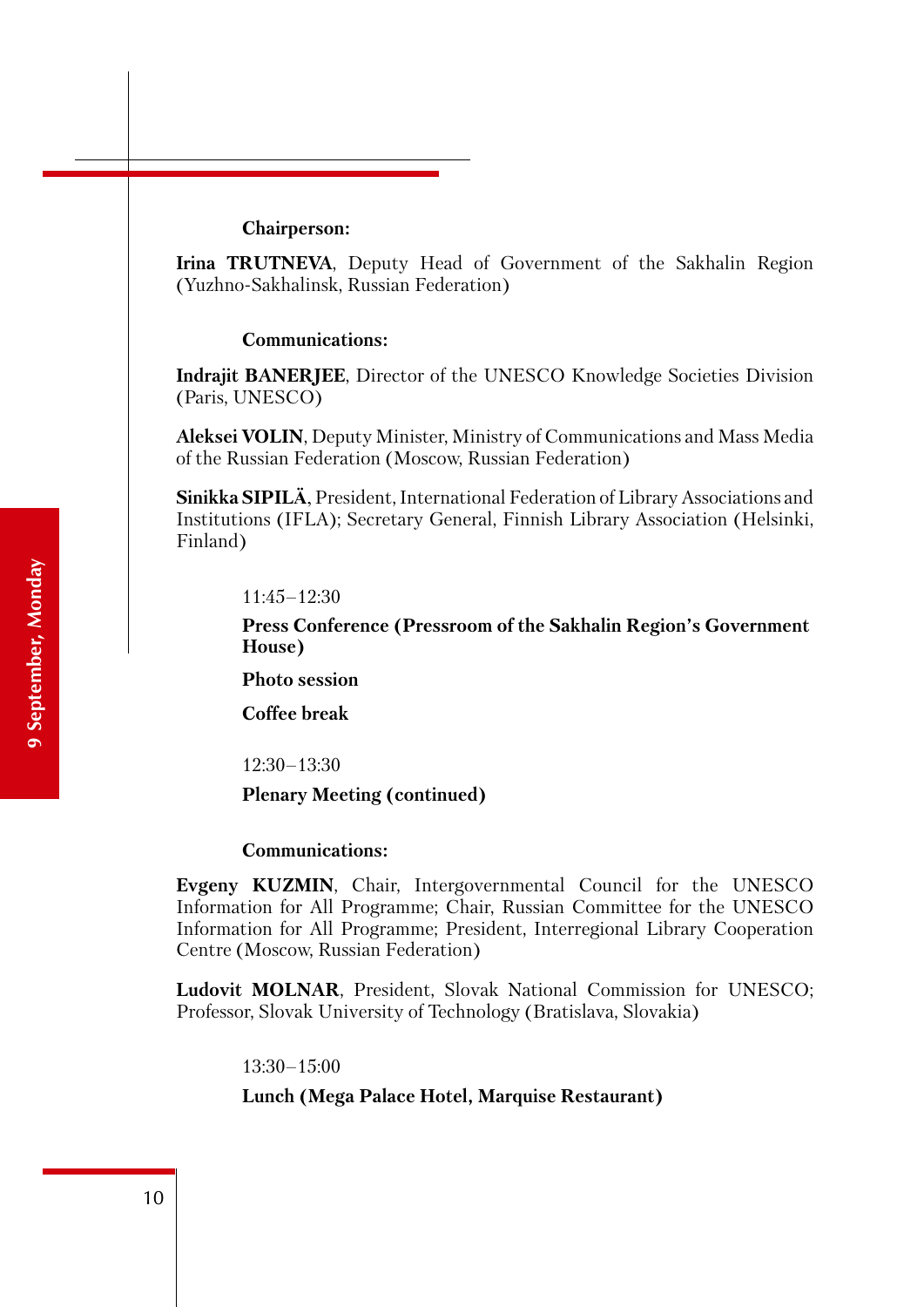# 15:00–17:00 **Section Work (Mega Palace Hotel)**

#### Section I. Internet as a Socio-Cultural Phenomenon (Diamond Hall, 10<sup>th</sup> floor)

#### **Moderators:**

**Jarosław LIPSZYC**, President, Modern Poland Foundation (Warsaw, Poland)

**Vladimir NECHAYEV**, Rector, Sholokhov Moscow State University for the Humanities (Moscow, Russian Federation)

#### **Communications:**

**Andrey PELIPENKO**, Chief Research Associate of the Research and Development Centre, Moscow Psycho-Social University (Moscow, Russian Federation)

*The Phenomenon of Internet in the Context of Macroevolutionary Culture Dynamics* 

**László KARVALICS**, Chairman, Hungarian Committee for the UNESCO Information for All Programme; Associate Professor, University of Szeged (Szeged, Hungary)

*Digital Initiatives: Digital Natives in the Coming Age of "Internet of Everything"*

**Yekaterina SHAPINSKAYA**, Chief Research Associate, Russian Institute for Cultural Research (Moscow, Russian Federation)

*21st Century Man in Cyberspace: Infinite Possibilities and New Perils*

*Discussion*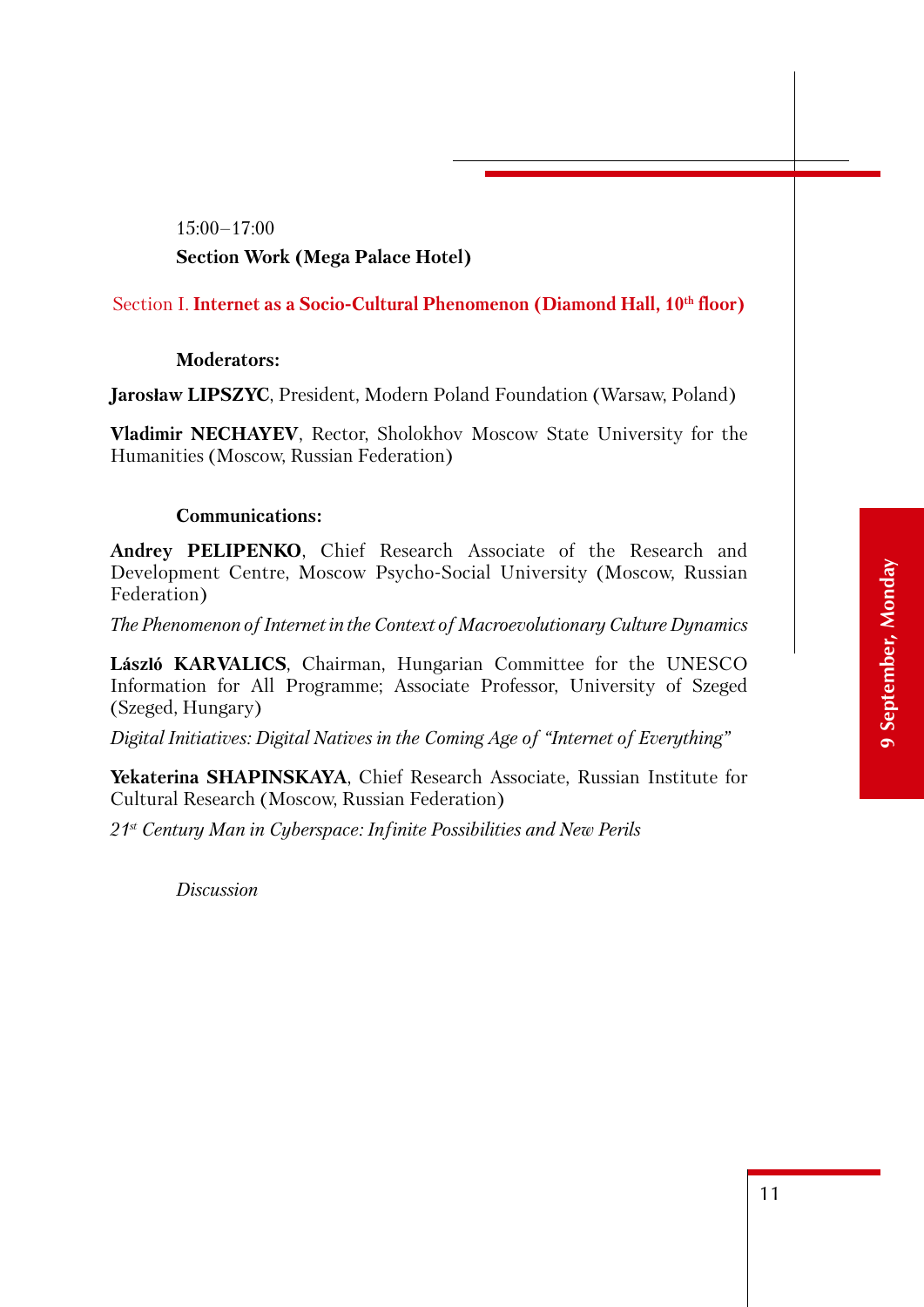#### Section II. **Contemporary Socio-Cultural Processes (Sapphire Conference Hall, 2nd floor)**

#### **Moderators:**

**Ludovit MOLNAR**, President, Slovak National Commission for UNESCO; Professor, Slovak University of Technology (Bratislava, Slovakia)

**Tatiana MUROVANA**, Executive Secretary, Russian Committee for the UNESCO Information for All Programme (Moscow, Russian Federation)

#### **Communications:**

**Susana FINQUELIEVICH**, Director of the Research Programme on Information Society, National Council for Scientific and Technical Research, University of Buenos Aires (Buenos Aires, Argentina)

*From Cultural Consumers to Cultural Prosumers: Citizens´ Co-Creation of Cultural Changes in Information Society*

**Dmitry IVANOV**, Professor, Saint-Petersburg State University (Saint-Petersburg, Russian Federation)

*Society Virtualization and Glam-Capitalism*

**Michael GURSTEIN**, Executive Director, Centre for Community Informatics Research, Development and Training (Vancouver, Canada)

*The Internet, Global Governance, and the Surveillance State in a Post-Snowden World*

*Discussion*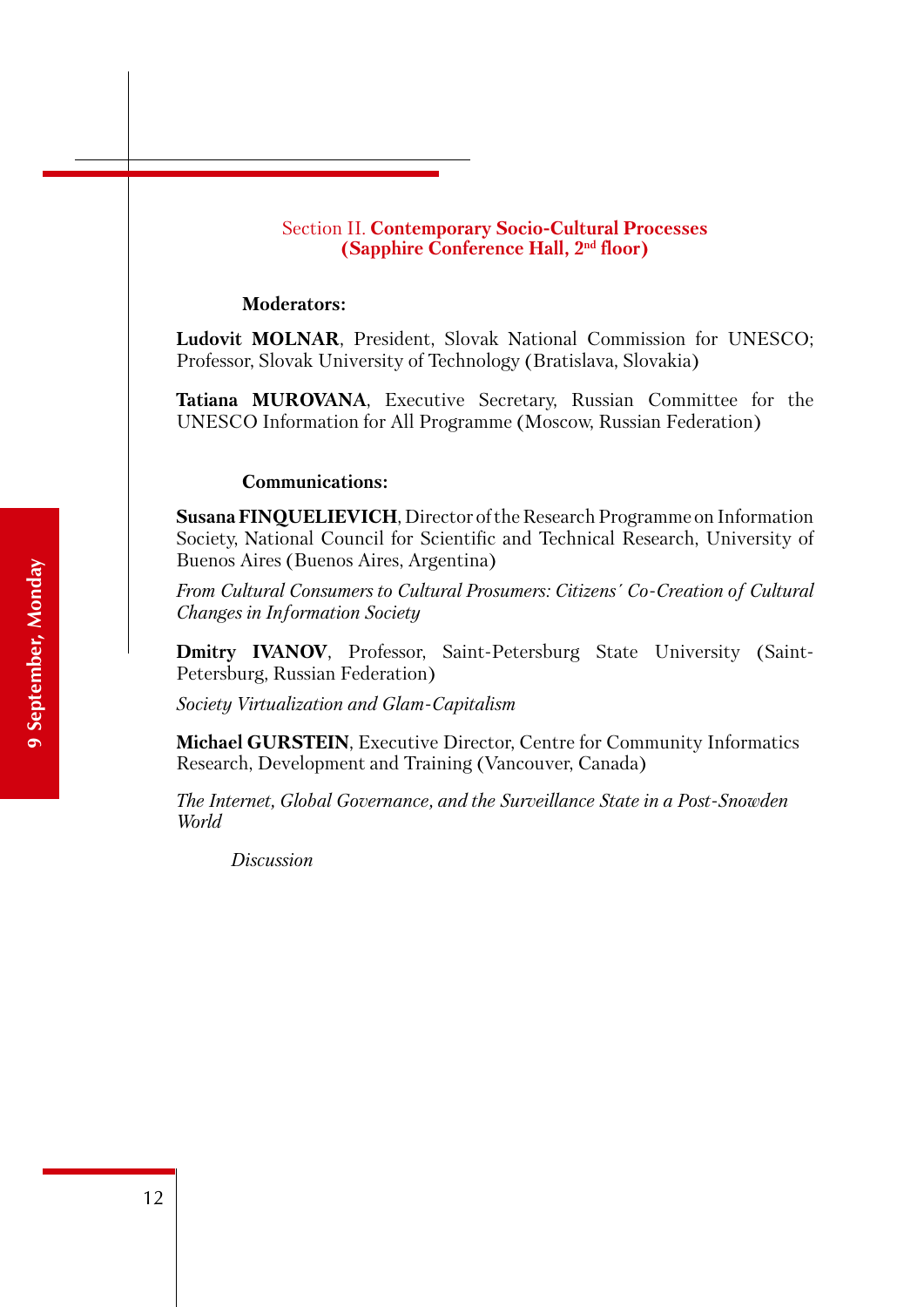#### Section III. **On the Road to Knowledge Societies (Terrace, 1st floor)**

#### **Moderators:**

**Indrajit BANERJEE**, Director of the UNESCO Knowledge Societies Division (Paris, UNESCO)

**Verena METZE-MANGOLD**, Vice President, German National Commission for UNESCO (Frankfurt, Germany)

#### **Communications:**

**Alfredo RONCHI**, Secretary, European Commission – MEDICI Framework of Cooperation; Professor, University of Milan (Milan, Italy) *Digital Natives, Netizens, eCommunities. Civitas Solis or Nightmare?*

**Andrejs VASILJEVS**, Member of the Bureau, Intergovernmental Council for the UNESCO Information for All Programme; Chairman of the Board, Tilde Company (Riga, Latvia)

*Addressing Ethical Challenges of Information Society*

**Winnie VITZANSKY**, Member, Danish National Commission for UNESCO (Roskilde, Denmark)

*The Digital Revolution and the Need of National and International Information Policies and Strategies*

*Discussion*

17:30–18:30

**Ethnic concert programme with participation of Nivkh, Russian and Korean performance groups (Santa Resort Hotel, Foyer, 1st floor)**

18:30–20:00

**Reception on behalf of the Governor of the Sakhalin Region. Background music - Jazz Time Band (Santa Resort Hotel, Diamond Banquet Room)**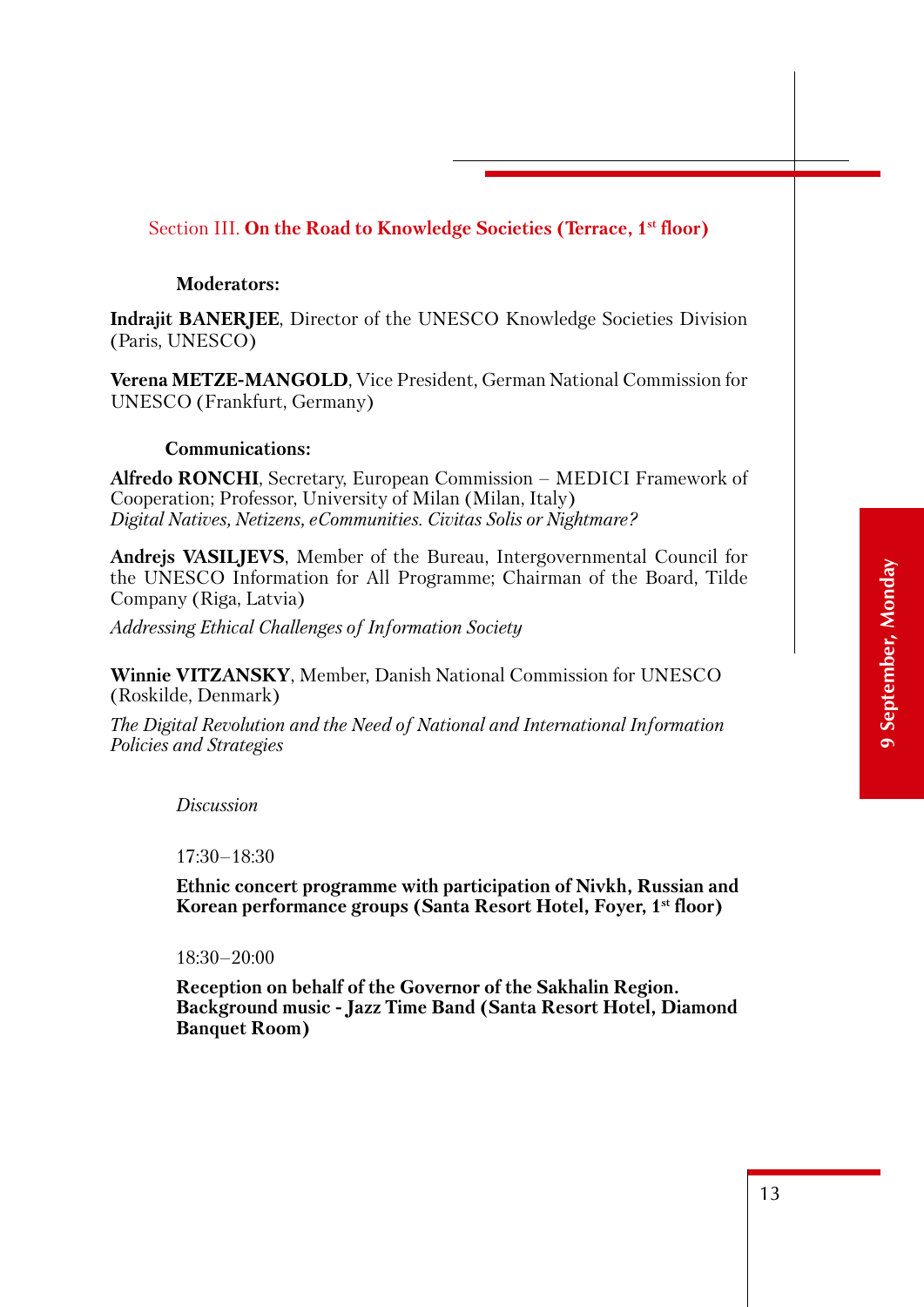# **10 September, Tuesday**

09:30–11:15

Plenary Meeting (Mega Palace Hotel, Diamond Hall, 10<sup>th</sup> floor)

**Chairperson:** 

**Andrejs VASILJEVS**, Member of the Bureau, Intergovernmental Council for the UNESCO Information for All Programme; Chairman of the Board, Tilde Company (Riga, Latvia)

**Irina GONYUKOVA**, Minister of Culture of the Sakhalin Region (Yuzhno-Sakhalinsk, Russian Federation)

#### **Communications:**

**Yuri CHYORNIY**, Deputy Director, Institute of Scientific Information for Social Sciences, Russian Academy of Sciences (Moscow, Russian Federation)

*Reflecting on Information Society*

**Renaldas GUDAUSKAS**, Director General, National Library of Lithuania (Vilnius, Lithuania)

*Impact of Information and Communication Technologies on Society*

**Jarosław LIPSZYC**, President, Modern Poland Foundation (Warsaw, Poland)

*The Great Copyright Swindle* 

**Vladimir KHARITONOV**, Executive Director, Online Publishers Association (Moscow, Russian Federation)

*Information Society and the New Copyright Concept* 

**Clarence ICHWEKELEZA**, Director of Communication, Ministry of Communication, Science and Technology (Dar-Es-Salaam, Tanzania)

*Examination of Socio-Cultural Changes under the Impact of the Internet and Other ICTs*

 $11:15-11:45$ 

**Coffee break**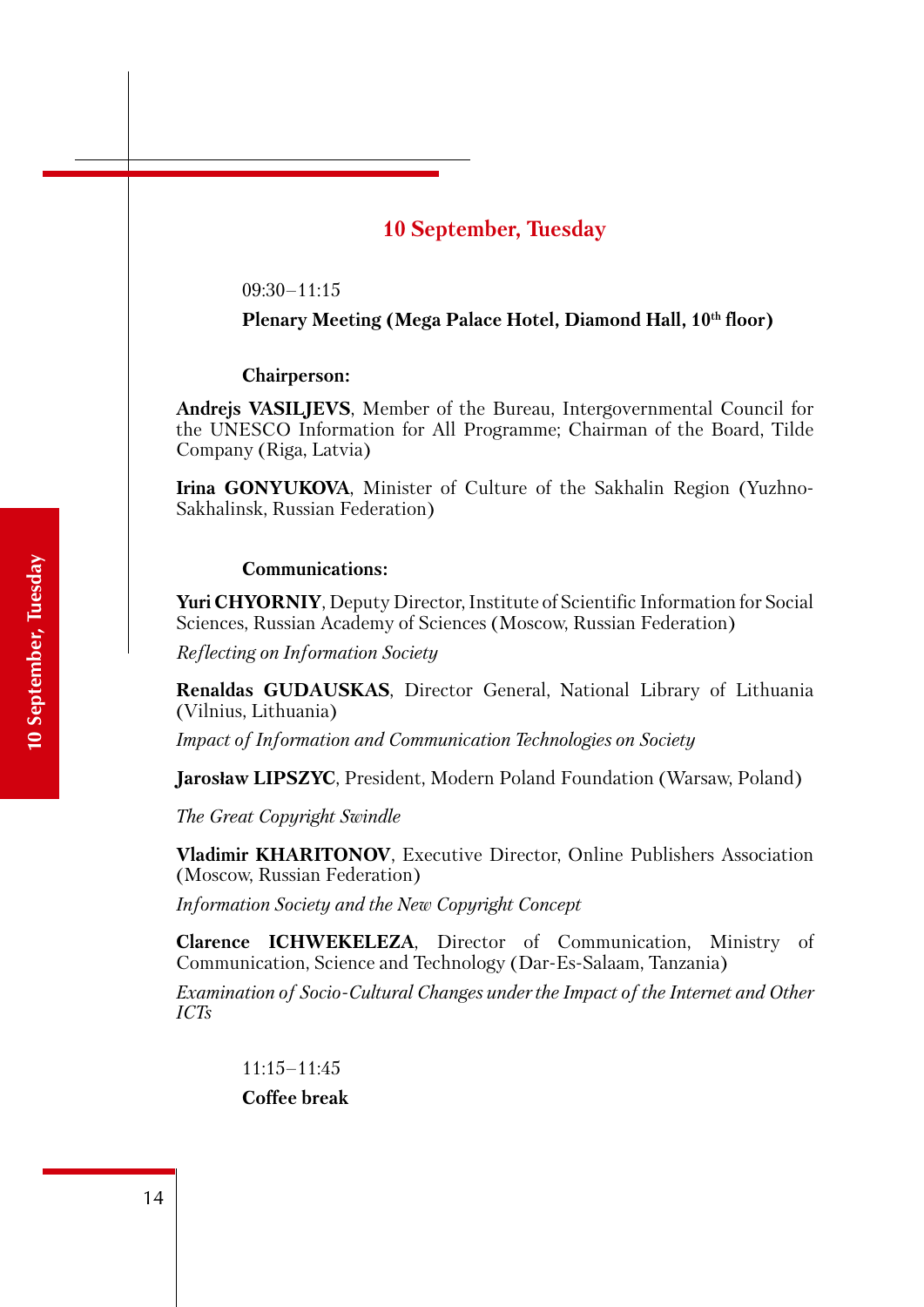11:45–14:00

**Side Events**

#### **Round Table "Multilingualism in the Digital World" (Mega Palace**  Hotel, Diamond Hall,  $10<sup>th</sup>$  floor)

#### **Moderators:**

**Evgeny KUZMIN**, Chair, Intergovernmental Council for the UNESCO Information for All Programme; Chair, Russian Committee for the UNESCO Information for All Programme; President, Interregional Library Cooperation Centre (Moscow, Russian Federation)

**Daniel PRADO**, Executive Secretary, MAYAA World Network for Linguistic Diversity (Buenos Aires, Argentina)

#### **Communications:**

**Daniel PRADO**, Executive Secretary, MAYAA World Network for Linguistic Diversity (Buenos Aires, Argentina)

*Towards a Multilingual Cyberspace*

**Daniel PIMIENTA**, Director, Networks and Development Foundation FUNREDES (Santo Domingo, Dominican Republic)

*Redefining Digital Divide Around Information Literacy and Linguistic Diversity in a Future Context of Access Provision*

**Katsuko TANAKA**, Assistant Professor, Nagaoka University of Technology (Nagaoka, Japan)

*Web-Based Vulnerable Peoples – Focusing on Language*

**Sergey BOBRYSHEV**, Commercial Director, ParaType Ltd (Moscow, Russian Federation)

*Web Fonts for Multilingual Information Community*

**Liudmila ZAIKOVA**, Head of the Centre to Advance Multilingualism in Cyberspace, North-Eastern Federal University (Yakutsk, Russian Federation)

*Activities of the Centre to Advance Multilingualism in Cyberspace*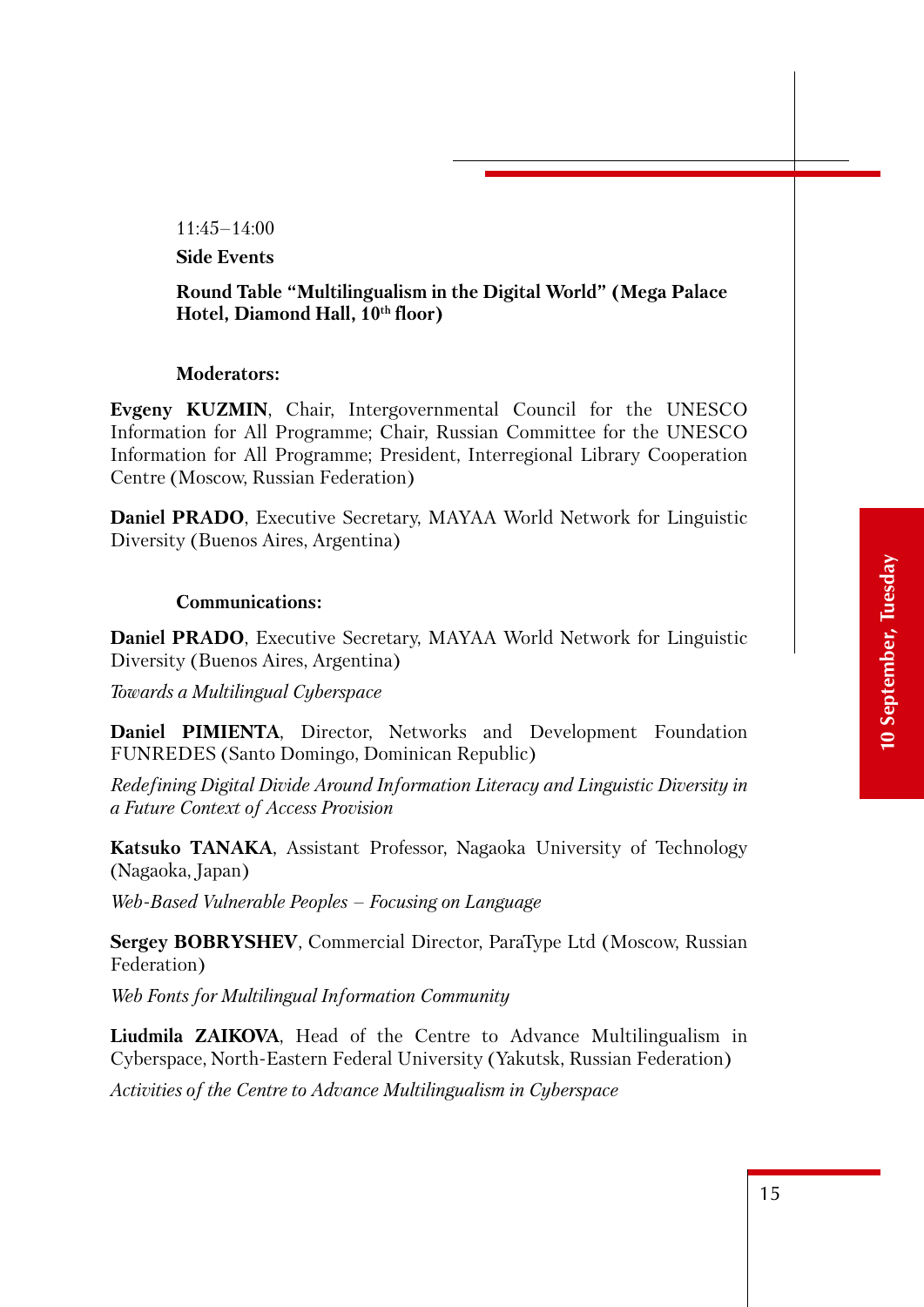**Radik AMIROV**, Head of Ethnic Projects Department, Russian News & Information Agency RIA Novosti (Moscow, Russian Federation)

*"Rus4all.ru" Portal: Experience of Information Exchange with Ethnical Groups*

**Constantin RUSNAC**, Secretary General, National Commission of the Republic of Moldova for UNESCO (Chisinau, Republic of Moldova)

*Moldavian Cultural Code. How Moldavian Culture Presents Itself at the General Eurasian Space*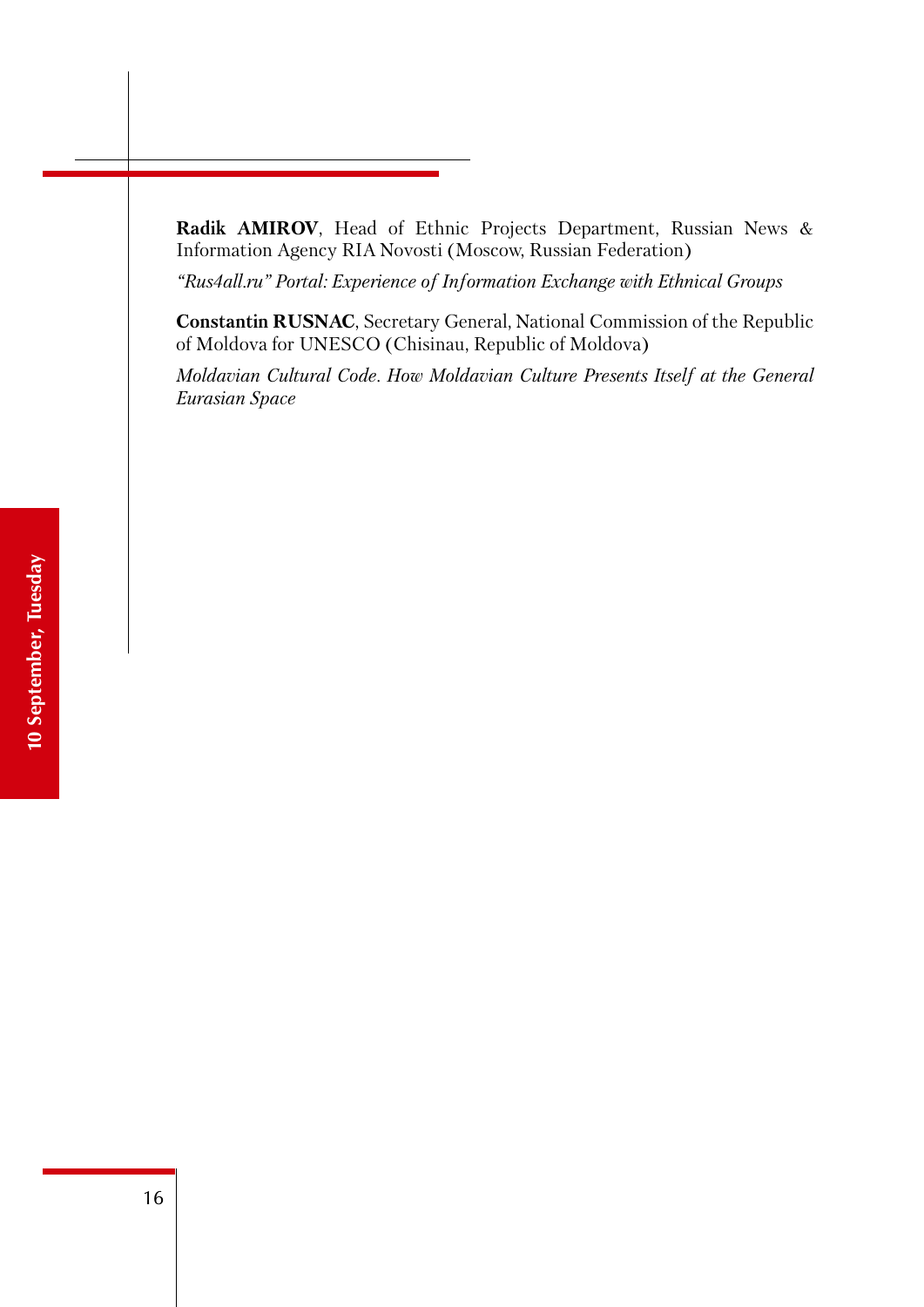#### **Round Table "Libraries in the Digital World" (Sakhalin Regional Research Library, Assembly Hall)**

#### **Moderators:**

**Rosa BERDIGALIEVA**, President, Kazakhstan Library Association; Director of the Library, Kurmangazy Kazakh National Conservatory (Alma-Ata, Kazakhstan)

**Vladimir FIRSOV**, President, Russian Library Association; Deputy Director-General, National Library of Russia (Saint-Petersburg, Russian Federation)

#### **Greetings:**

**Evgeny KUZMIN**, Chair, Intergovernmental Council for the UNESCO Information for All Programme; Chair, Russian Committee for the UNESCO Information for All Programme; President, Interregional Library Cooperation Centre (Moscow, Russian Federation)

**Sinikka SIPILÄ**, President, International Federation of Library Associations and Institutions (IFLA); Secretary General, Finnish Library Association (Helsinki, Finland)

**Valentina MALYSHEVA**, Director, Sakhalin Regional Research Library (Yuzhno-Sakhalinsk, Russian Federation)

#### **Communications:**

**Maria Carme TORRAS CALVO**, Governing Board Member and Division Chair, International Federation of Library Associations and Institutions (IFLA); Library Director, Bergen University College (Bergen, Norway)

*Academic Libraries as Facilitators of the Digital Scholarship: Defining and Designing Online Research Support*

**Alisher ISHMATOV**, Deputy Director, National Library of Uzbekistan (Tashkent, Uzbekistan)

*National Education Digital Library and Its Role in Providing Access to Socially Important Information in Uzbekistan* 

**Boris LOGINOV**, Director General, National Information Library Centre (LIBNET); Director, Central Scientific Medical Library of the Sechenov First Moscow State Medical University (Moscow, Russian Federation)

*Union Catalogue of Russian Libraries*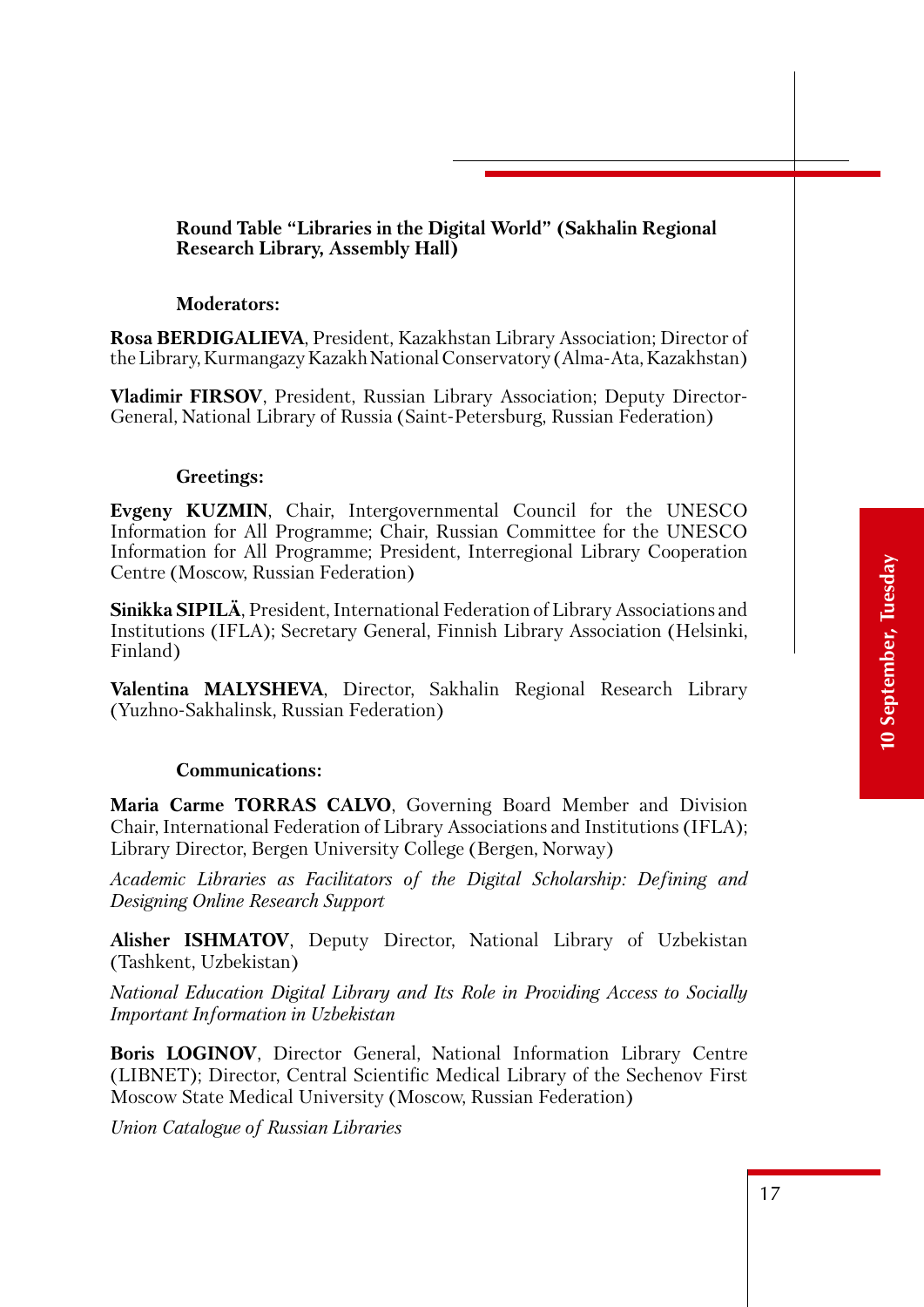Piotr LAPO, President, Belarusian Library Association; University Librarian, Belarusian State University (Minsk, Belarus)

*On the Way from Information Society to Knowledge Society: Searching for New Priorities and Modes of Interaction* 

**Irina MIKHNOVA**, Director, Russian State Youth Library (Moscow, Russian Federation)

*Youth Library Behavior*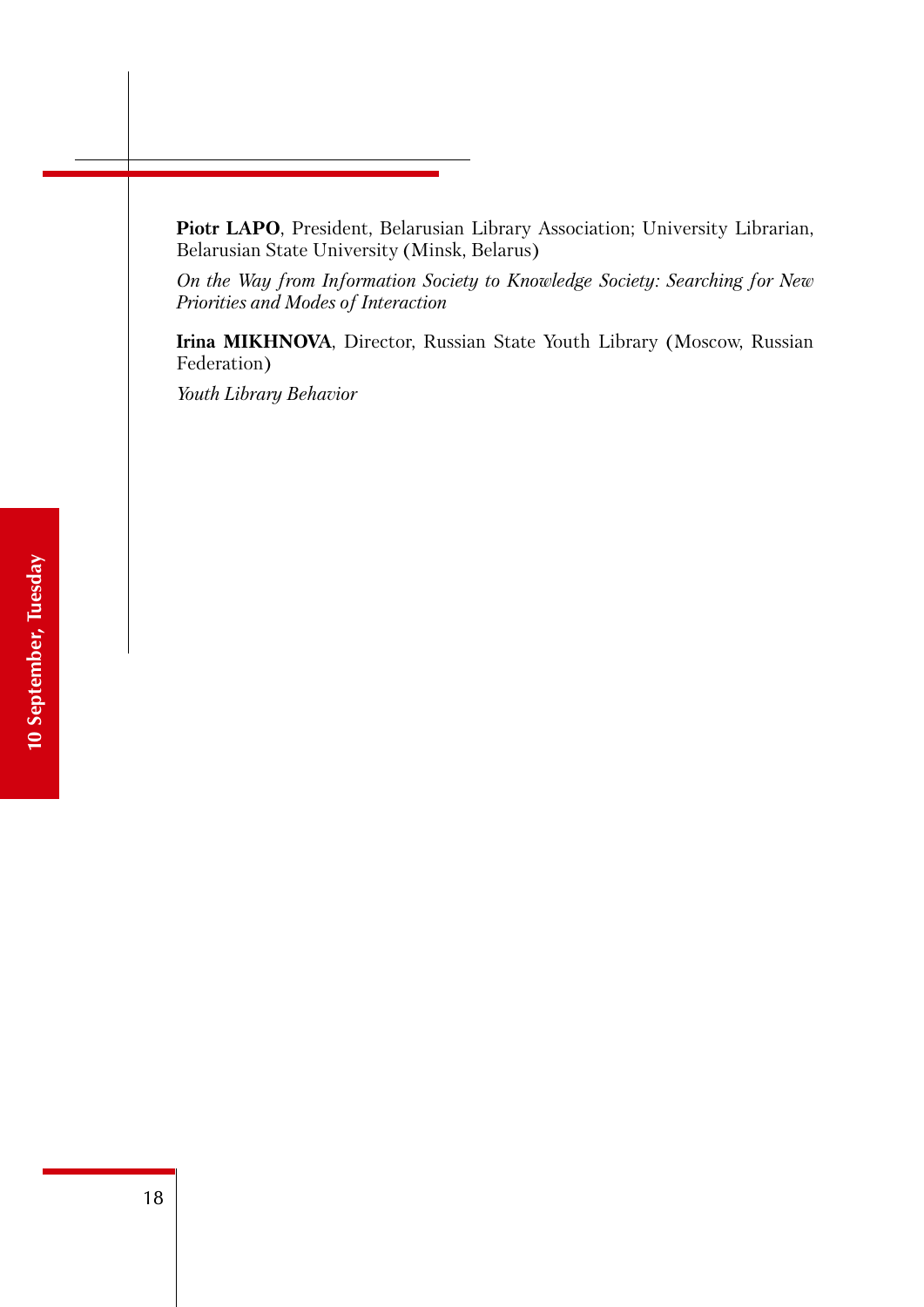#### **Session of the Working Group Preparing the Conference Final Document (Mega Palace Hotel, Terrace, 1st floor)**

Working Group Head – **Victor MONTVILOFF**, International Consultant, Former UNESCO Staff Member (Paris, France)

14:00–15:00

**Lunch (Mega Palace Hotel, Marquise Restaurant)**

15:00–19:30

**Guided Tours**

20:00–21:30

**Dinner (Santa Resort Hotel, Ruby Hall; Mega Palace Hotel, Marquise Restaurant)**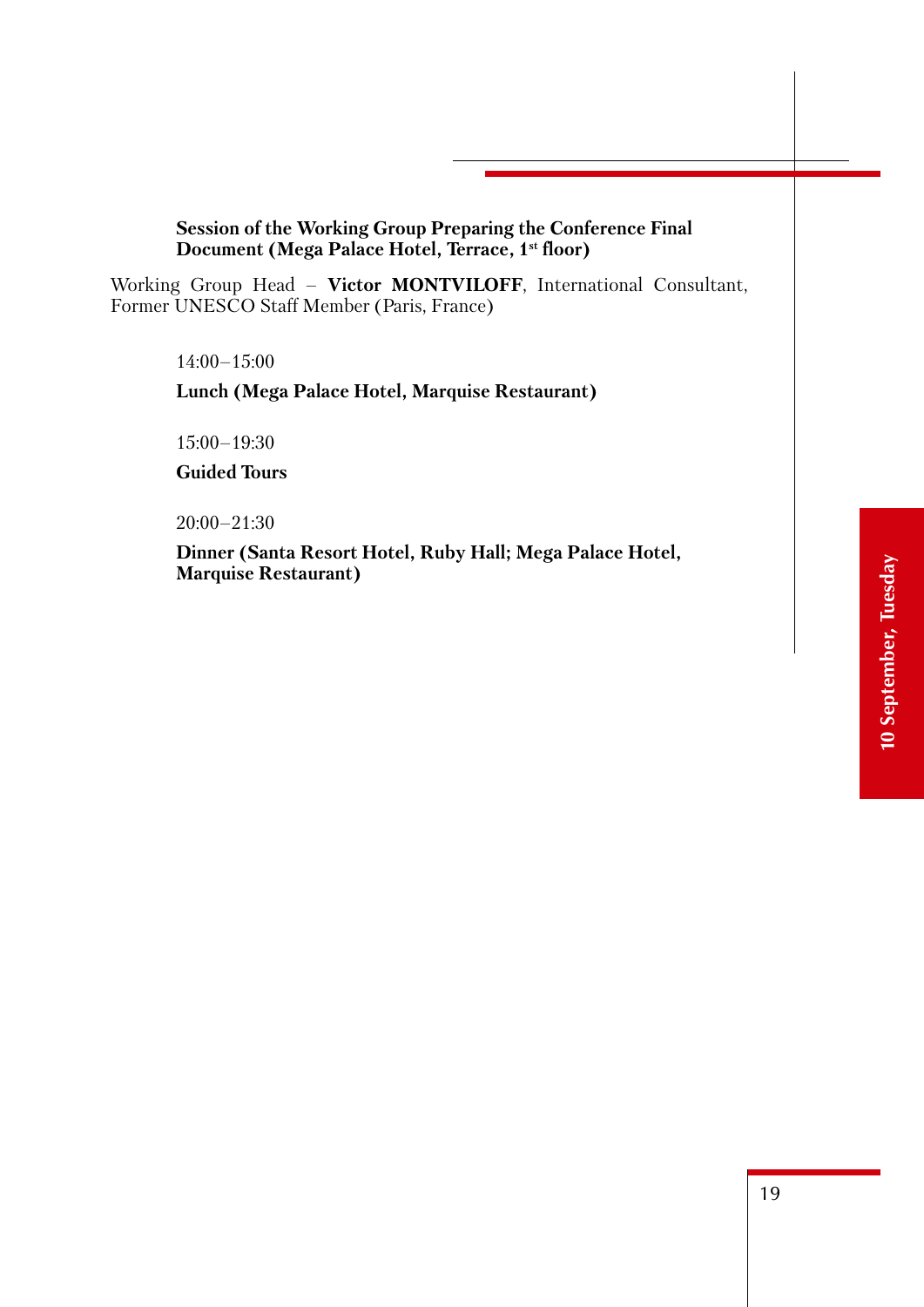## **11 September, Wednesday**

09:30–11:30

**Section Work (Mega Palace Hotel)**

Section I. **Internet as a Socio-Cultural Phenomenon (Diamond Hall, 10<sup>th</sup> floor)** 

#### **Moderators:**

**László KARVALICS**, Chairman, Hungarian Committee for the UNESCO Information for All Programme; Associate Professor, University of Szeged (Szeged, Hungary)

**Alfredo RONCHI**, Secretary, European Commission – MEDICI Framework of Cooperation; Professor, University of Milan (Milan, Italy)

#### **Communications:**

**Leonid KONOVALOV**, Senior Regional Strategic Account Manager, Xerox CIS (Saint-Petersburg, Russian Federation) *Internet Development: Devastating Consequences*

**Hamid ABEDI DOYOMI**, Researcher, Allameh Tabatabaeii University in Tehran (Tehran, Iran)

*Investigating the Effects of Using Internet on Cultural Attitudes of Shiite Clergymen*

**Dietrich SCHÜLLER**, Vice-President, Intergovernmental Council for the UNESCO Information for All Programme (Vena, Austria) *Internet and Its Influence on Quality and Authenticity of Audiovisual Documents*

**Emmanuel KONDOWE**, Acting Deputy Executive Secretary, Malawi National Commission for UNESCO (Lilongwe, Malawi) *Ethical Aspects of Communication in Information Society: the Case of Malawi*

**Oksana DMITRIYEVA**, Director of the Institute of Humanitarian Technologies for Social Computing, Sholokhov Moscow State University for the Humanities (Moscow, Russian Federation)

*Political Functions of the Internet: Russian Perception* 

*Discussion*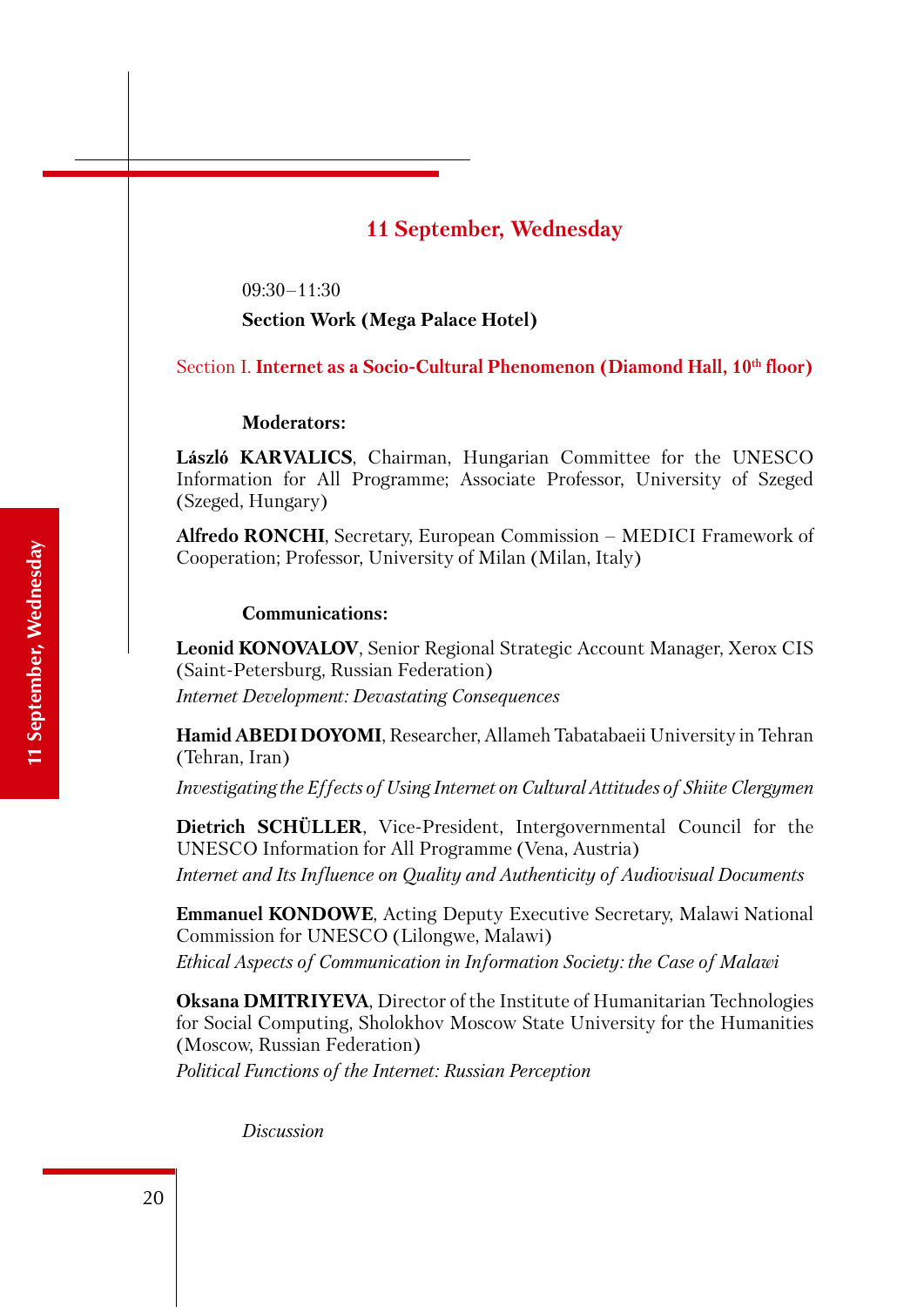#### Section II. **Contemporary Socio-Cultural Processes (Sapphire Conference Hall, 2nd floor)**

#### **Moderators:**

**Winnie VITZANSKY**, Member, Danish National Commission for UNESCO (Roskilde, Denmark)

**Susana FINQUELIEVICH**, Director of the Research Programme on Information Society, National Council for Scientific and Technical Research, University of Buenos Aires (Buenos Aires, Argentina)

#### **Communications:**

**Pornntip YENJABOK**, Assistant professor, Kasetsart University (Bangkok, Thailand)

*Effect of Cross-Cultural Communication on Socio-Cultural Transformations in ASEAN Information Society*

**Maciej GRON**, Director of Department of Information Society, Ministry of Administration and Digitalization (Warsaw, Poland)

*Public Sector Information: Openness or Universality*

**Alexander SHARIKOV**, Professor, National Research University – Higher School of Economics (Moscow, Russian Federation)

*Regularities in the Behaviour of the Russian Internet Audience*

**Nazeer HUSSAIN**, Director of IT/Regional Centre, Higher Education Commission (Lahore, Pakistan)

*Socio-Cultural Changes in Pakistan Due to the Proliferation and Impact of Internet and other ICTs*

*Discussion*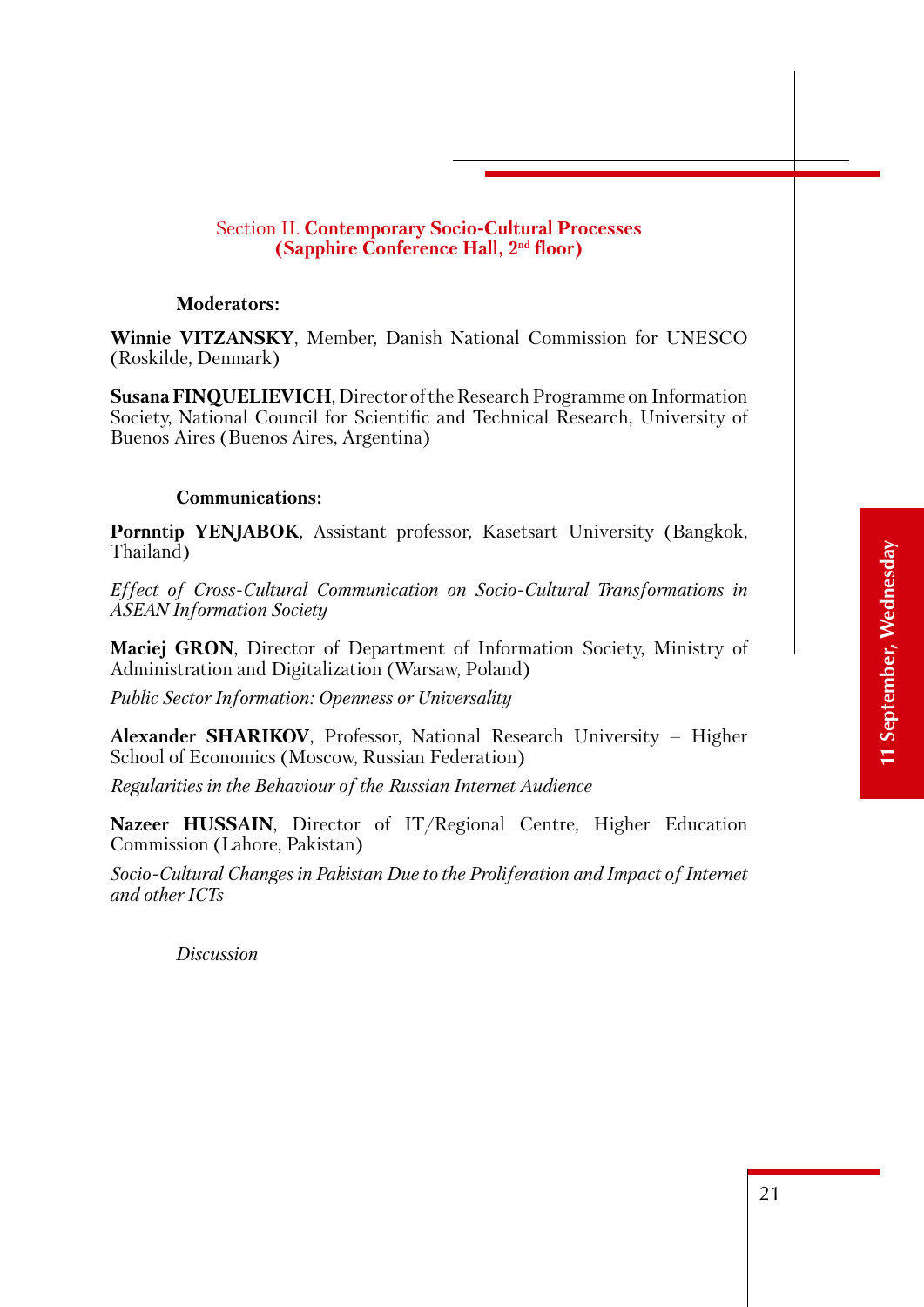**Session of the Working Group Preparing the Conference Final Document (Terrace, 1st floor)**

Working Group Head – **Victor MONTVILOFF**, International Consultant, Former UNESCO Staff Member (Paris, France)

11:30–12:00

**Coffee break**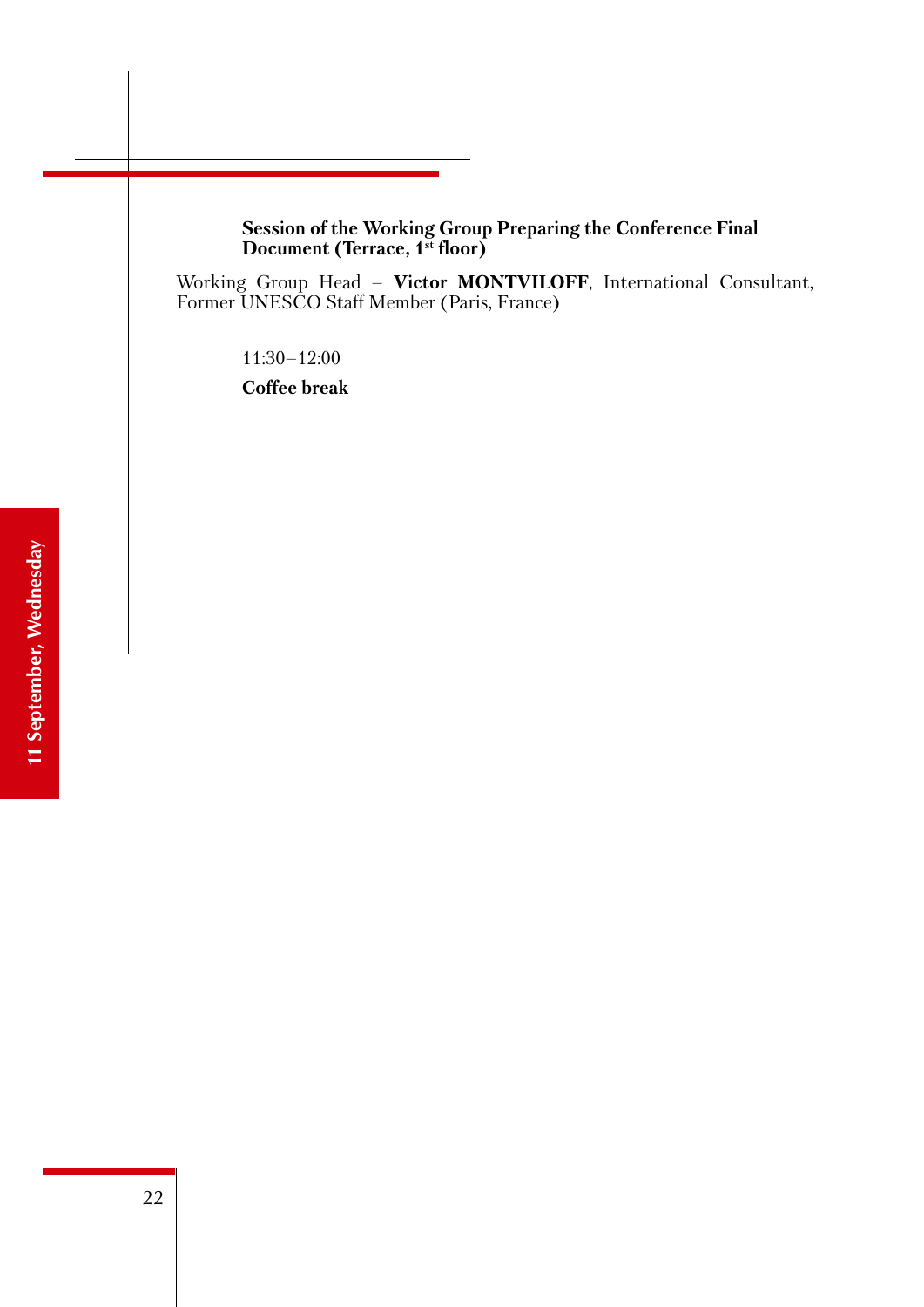#### 12:00–13:30

#### **Plenary Meeting (Mega Palace Hotel, Diamond Hall, 10th floor)**

#### **Chairpersons:**

**Evgeny KUZMIN**, Chair, Intergovernmental Council for the UNESCO Information for All Programme; Chair, Russian Committee for the UNESCO Information for All Programme; President, Interregional Library Cooperation Centre (Moscow, Russian Federation)

**Ludovit MOLNAR**, President, Slovak National Commission for UNESCO; Professor, Slovak University of Technology (Bratislava, Slovakia)

#### **Reports by the Sections and Working Groups Rapporteurs:**

**Jarosław LIPSZYC**, President, Modern Poland Foundation (Warsaw, Poland)

**Tatiana MUROVANA**, Executive Secretary, Russian Committee for the UNESCO Information for All Programme (Moscow, Russian Federation)

**Verena METZE-MANGOLD**, Vice President, German National Commission for UNESCO (Frankfurt, Germany)

**Daniel PRADO**, Executive Secretary, MAYAA World Network for Linguistic Diversity (Buenos Aires, Argentina)

**Vladimir FIRSOV**, President, Russian Library Association; Deputy Director-General, National Library of Russia (Saint-Petersburg, Russian Federation)

**Alfredo RONCHI**, Secretary, European Commission – MEDICI Framework of Cooperation; Professor, University of Milan (Milan, Italy)

**Susana FINQUELIEVICH**, Director of the Research Programme on Information Society, National Council for Scientific and Technical Research, University of Buenos Aires (Buenos Aires, Argentina)

#### **Communication:**

**Aharon AVIRAM**, Chairman, Israeli Committee for the UNESCO Information for All Programme; Professor, Ben-Gurion University (Tel Aviv, Israel)

*What should we do next? Towards Encouragement of Green Policy on Digital Development*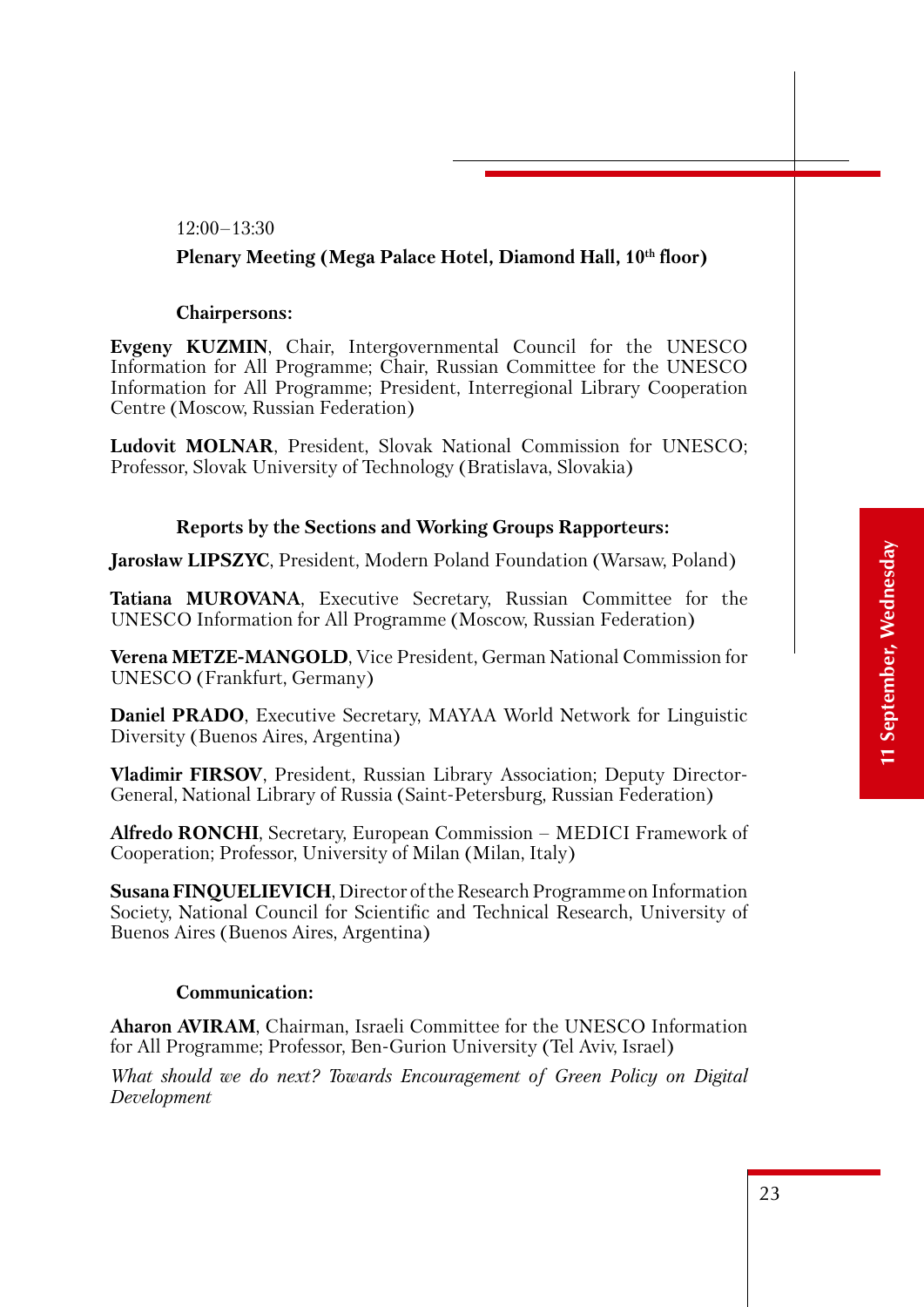13:30–15:00 **Lunch (Mega Palace Hotel, Marquise Restaurant)**

15:00–18:00 **Plenary Meeting (continued) Conference Final Document discussion**

16:30–17:00 **Coffee break**

17:00–18:00 **Conference Final Document adoption Conference closing**

19:30–21:00

**Concert of the Symphony Orchestra of the Ministry of Defense of the Russian Federation** 

**Artistic director and conductor – Valery Halilov**

**Piano – Sergei Tarasov**

**Vocal – Hibla Gerzmava (soprano)**

**(Anton Chekhov Sakhalin International Theatre Centre)**

21:00–22:00

**Dinner (restaurant of the Tourist Hotel)**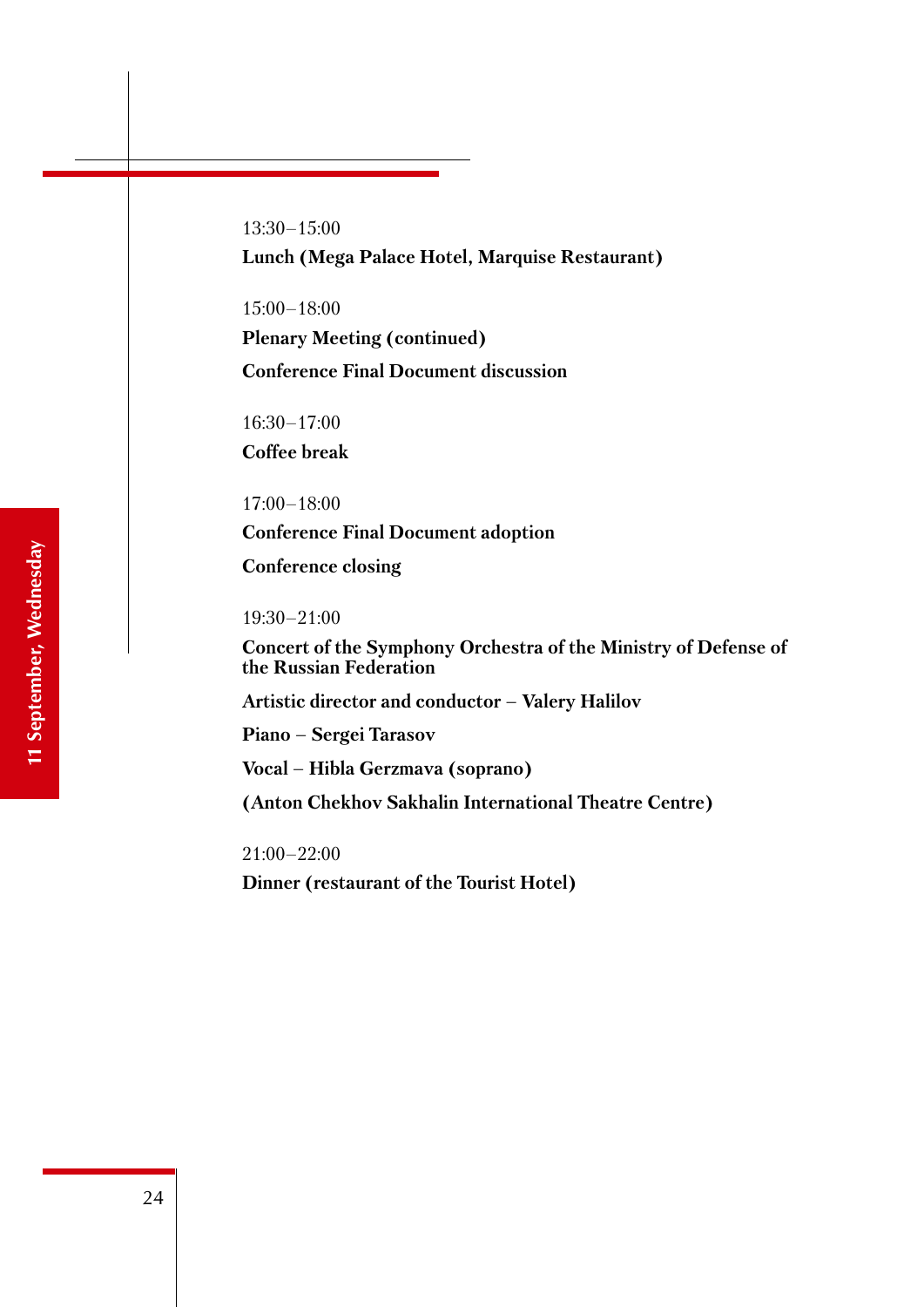# **List of participants**

|                              | <b>Albania</b>         |                                |                                                                                                    |  |
|------------------------------|------------------------|--------------------------------|----------------------------------------------------------------------------------------------------|--|
|                              |                        | <b>HIDA</b>                    | Director,                                                                                          |  |
| $\mathbf{1}$                 | Tirana                 | Rexhep                         | Publishing House "Fan Noli"                                                                        |  |
|                              |                        | <b>Argentina</b>               |                                                                                                    |  |
|                              |                        |                                | Director of the Research<br>Program on Information<br>Society,                                     |  |
| <b>Buenos</b><br>2.<br>Aires |                        | <b>FINQUELIEVICH</b><br>Susana | National Council for<br>Scientific and Technical<br>Research, University of<br><b>Buenos Aires</b> |  |
|                              |                        | <b>PRADO</b>                   | <b>Executive Secretary,</b>                                                                        |  |
| 3.                           | <b>Buenos</b><br>Aires | Daniel                         | World Network for<br>Linguistic Diversity<br>(MAYAA)                                               |  |
|                              |                        | <b>Armenia</b>                 |                                                                                                    |  |
|                              |                        | ZARGARYAN                      | Director,                                                                                          |  |
| 4.                           | Yerevan                | Tigran                         | National Library of Armenia                                                                        |  |
|                              |                        | <b>Austria</b>                 |                                                                                                    |  |
|                              |                        |                                | Vice-President,                                                                                    |  |
| 5.                           | Vena                   | <b>SCHÜLLER</b><br>Dietrich    | Intergovernmental<br>Council for the UNESCO<br>Information for All<br>Programme                    |  |
|                              |                        | <b>Azerbaijan</b>              |                                                                                                    |  |
| 6.                           | Baku                   | AMANOVA<br>Solmaz              | Director of the Multimedia<br>Section,                                                             |  |
|                              |                        |                                | <b>Baku Municipal Department</b><br>of Education                                                   |  |
| <b>Belarus</b>               |                        |                                |                                                                                                    |  |
|                              |                        |                                | President,                                                                                         |  |
| 7.                           | Minsk                  | <b>LAPO</b><br>Piotr           | <b>Belarusian Library</b><br>Association;                                                          |  |
|                              |                        |                                | Library director,                                                                                  |  |
|                              |                        |                                | <b>Belarusian State University</b>                                                                 |  |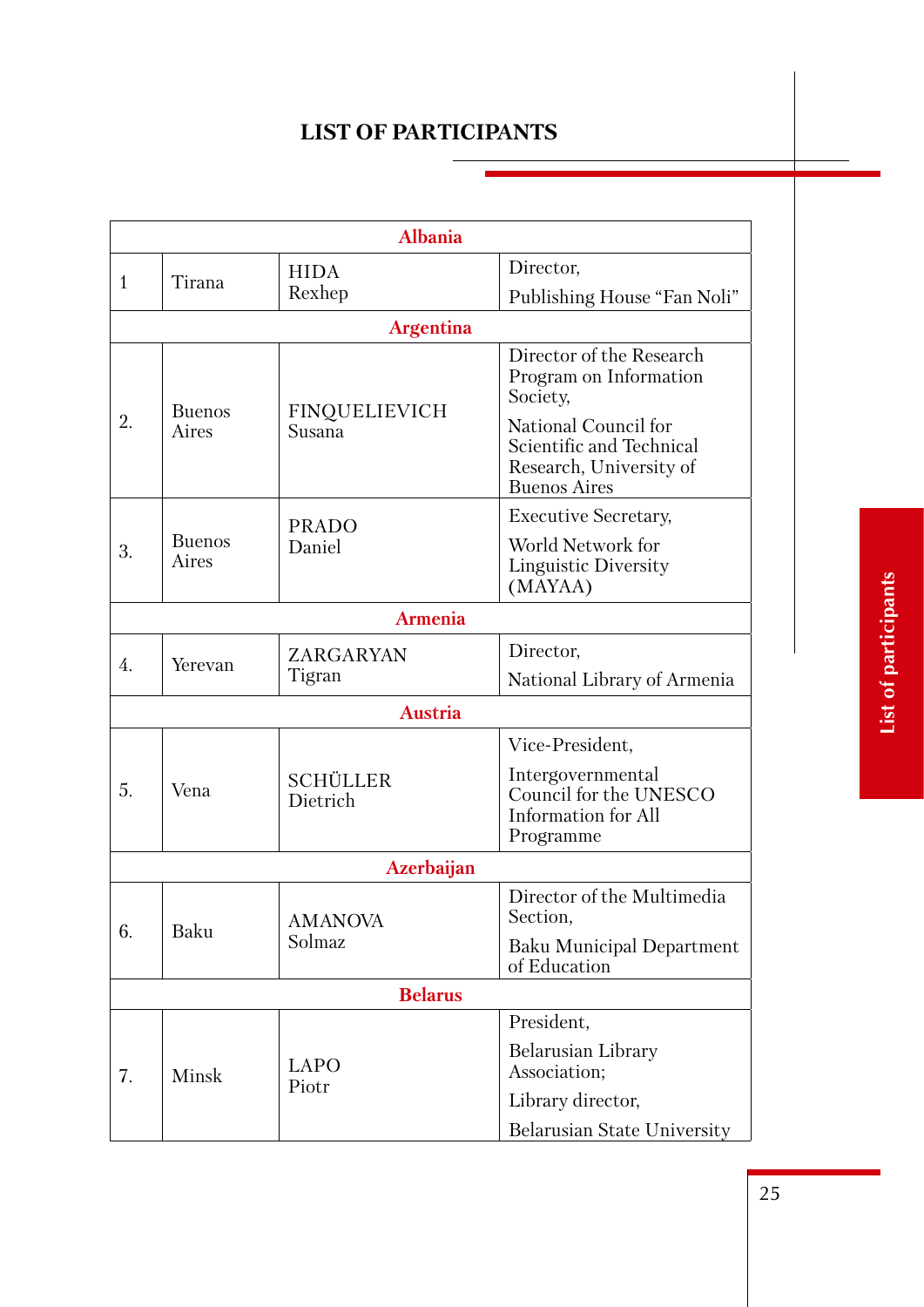|     |                  | Canada                                  |                                                                                 |  |
|-----|------------------|-----------------------------------------|---------------------------------------------------------------------------------|--|
|     |                  |                                         | <b>Executive Director,</b>                                                      |  |
| 8.  | Vancouver        | <b>GURSTEIN</b><br>Michael              | Centre for Community<br>Informatics Research,<br>Development and Training       |  |
|     |                  | Croatia                                 |                                                                                 |  |
|     |                  | <b>BILIĆ</b>                            | Postdoctoral scholar,                                                           |  |
| 9.  | Zagreb           | Paško                                   | Institute for Development<br>and International Relations                        |  |
|     |                  | <b>Czech Republic</b>                   |                                                                                 |  |
| 10. | Prague           | <b>KNOLL</b><br>Adolf                   | Secretary for Science,<br>Research, and International<br>Cooperation            |  |
|     |                  |                                         | National Library of the<br>Czech Republic                                       |  |
|     |                  | <b>Democratic Republic of the Congo</b> |                                                                                 |  |
| 11. | Kinshasa         | <b>MPUTU</b><br>Paul                    | Ministry Cabinet Director,                                                      |  |
|     |                  |                                         | <b>ICT Ministry</b>                                                             |  |
|     |                  | <b>Denmark</b>                          |                                                                                 |  |
|     |                  | <b>VITZANSKY</b>                        | Member,                                                                         |  |
| 12. | Roskilde         | Winnie                                  | Danish National Commission<br>for UNESCO                                        |  |
|     |                  | <b>Dominican Republic</b>               |                                                                                 |  |
|     |                  | <b>PIMIENTA</b><br>Daniel               | Director,                                                                       |  |
| 13. | Santo<br>Domingo |                                         | Networks and Development<br>Foundation (FUNREDES)                               |  |
|     | <b>Finland</b>   |                                         |                                                                                 |  |
|     |                  |                                         | President,                                                                      |  |
| 14. | Helsinki         | <b>SIPILÄ</b><br>Sinikka                | International Federation of<br>Library Associations and<br>Institutions (IFLA); |  |
|     |                  |                                         | Secretary General,                                                              |  |
|     |                  |                                         | <b>Finnish Library Association</b>                                              |  |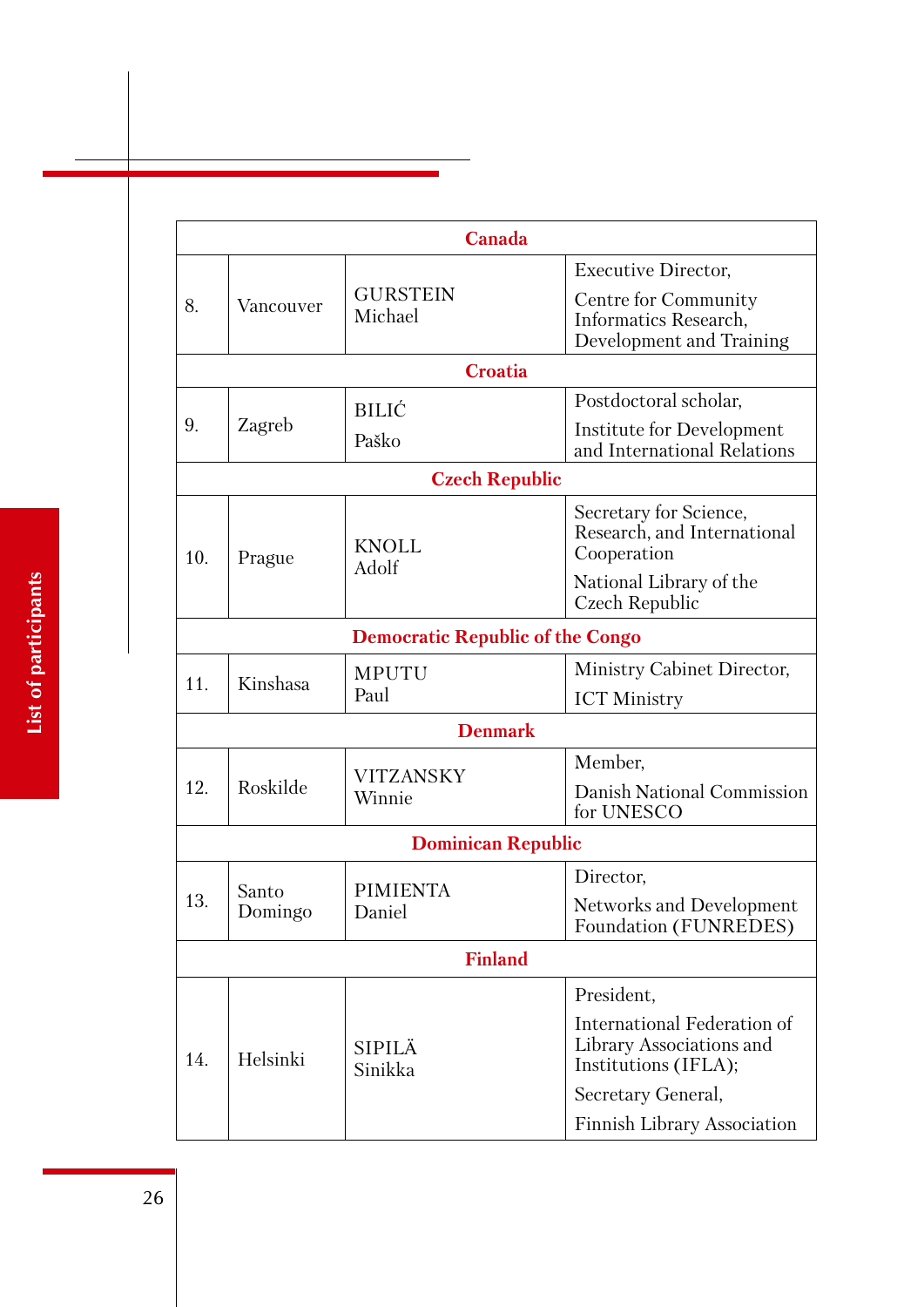|             |               | <b>France</b>                |                                                                         |
|-------------|---------------|------------------------------|-------------------------------------------------------------------------|
| 15.         | Paris         | <b>MONTVILOFF</b><br>Victor  | Consultant, former staff<br>member                                      |
|             |               |                              | <b>UNESCO</b>                                                           |
|             |               | Georgia                      |                                                                         |
|             |               |                              | Director of Department,                                                 |
| 16.         | Tbilisi       | TAKTAKISHVILI<br>Levan       | National Parliamentary<br>Library of Georgia                            |
|             |               | <b>Germany</b>               |                                                                         |
|             |               |                              | Vice President,                                                         |
| 17.         | Frankfurt     | METZE-MANGOLD<br>Verena      | <b>German National</b>                                                  |
|             |               |                              | <b>Commission for UNESCO</b>                                            |
|             |               | Ghana                        |                                                                         |
|             |               | <b>DZANDU</b>                | Senior Librarian,                                                       |
| 18.         | Accra         | Lucy                         | Institute for Scientific and                                            |
|             |               |                              | Technological Information                                               |
|             |               | Guinea-Bissau                |                                                                         |
|             |               | <b>LOPES</b>                 | <b>Executive Secretary,</b>                                             |
| 19.         | <b>Bissau</b> | Policarpo                    | National Commission of                                                  |
|             |               |                              | Guinea-Bissau for UNESCO                                                |
|             |               | <b>Hungary</b>               |                                                                         |
|             |               |                              | Chairman,                                                               |
| 20.         | Szeged        | <b>KARVALICS</b><br>László   | Hungarian Committee for<br>the UNESCO Information<br>for All Programme; |
|             |               |                              | Associate Professor,                                                    |
|             |               |                              | University of Szeged                                                    |
| <b>Iran</b> |               |                              |                                                                         |
|             |               |                              | Researcher,                                                             |
| 21.         | Tehran        | <b>ABEDI DOYOMI</b><br>Hamid | Allameh Tabatabaeii<br>University in Tehran                             |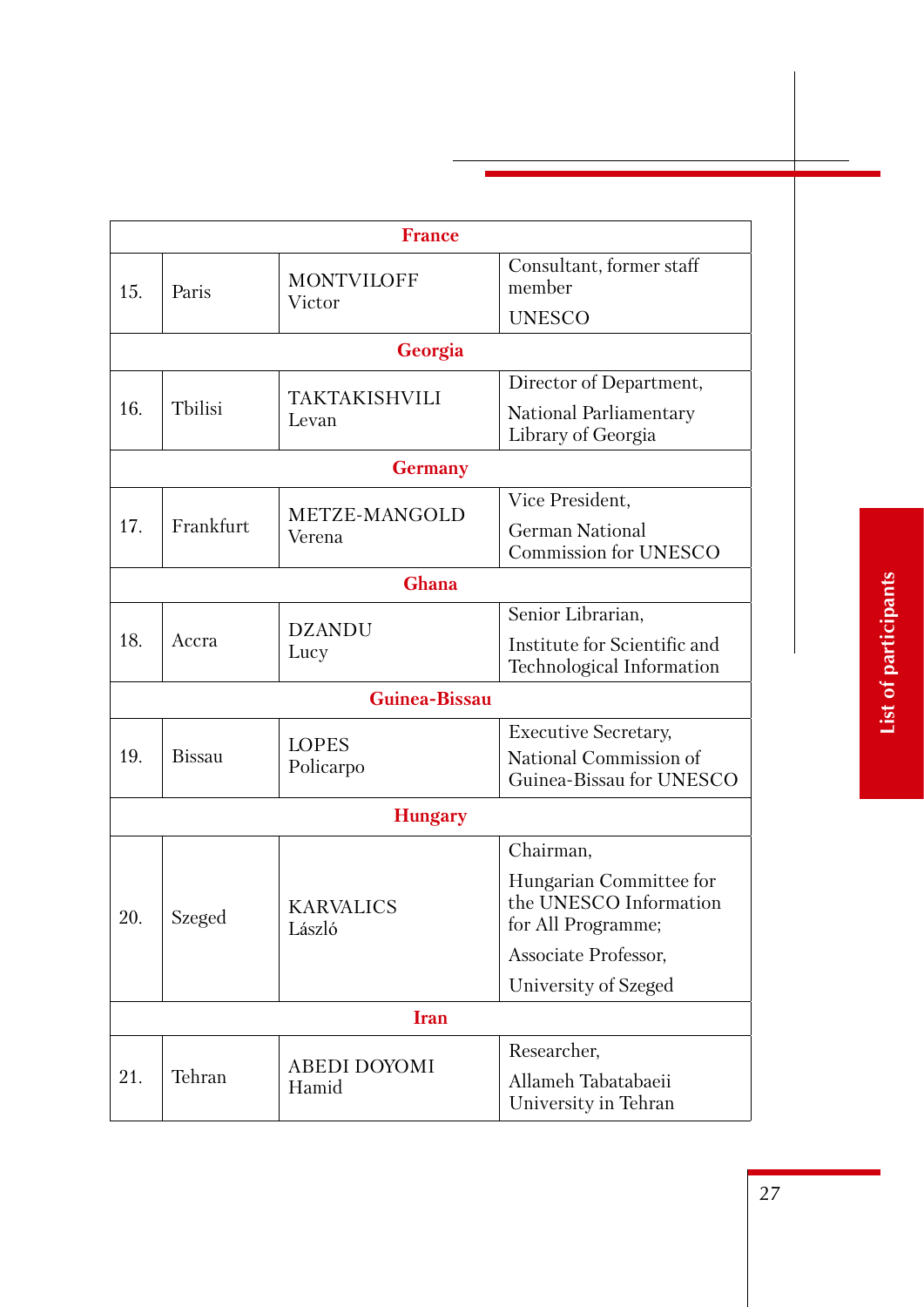|              | <b>Israel</b> |                             |                                                                                                                   |  |
|--------------|---------------|-----------------------------|-------------------------------------------------------------------------------------------------------------------|--|
| 22.          | Tel Aviv      | <b>AVIRAM</b><br>Aharon     | Chairman,<br>Israeli Committee for the<br><b>UNESCO</b><br>Information for All<br>Programme;                      |  |
|              |               |                             | Professor,<br><b>Ben-Gurion</b><br>University                                                                     |  |
|              |               | <b>Italy</b>                |                                                                                                                   |  |
| 23.          | Milan         | <b>RONCHI</b><br>Alfredo    | Secretary,<br>European Commission –<br><b>MEDICI</b> Framework of<br>Cooperation;                                 |  |
|              |               |                             | Professor,<br>University of Milan                                                                                 |  |
|              |               | Japan                       |                                                                                                                   |  |
| 24.          | Nagaoka       | <b>TANAKA</b><br>Katsuko    | Assistant Professor,<br>Nagaoka University of<br>Technology                                                       |  |
|              |               | <b>Kazakhstan</b>           |                                                                                                                   |  |
| 25.          | Alma-Ata      | <b>BERDIGALIEVA</b><br>Rosa | President,<br>Kazakhstan Library<br>Association;<br>Conservatory Librarian<br>Kurmangazy National<br>Conservatory |  |
| <b>Kenya</b> |               |                             |                                                                                                                   |  |
| 26.          | Nairobi       | <b>MAINGI</b><br>Christine  | Senior Assistant Director of<br>Education,<br>Kenya National<br>Commission for<br><b>UNESCO</b>                   |  |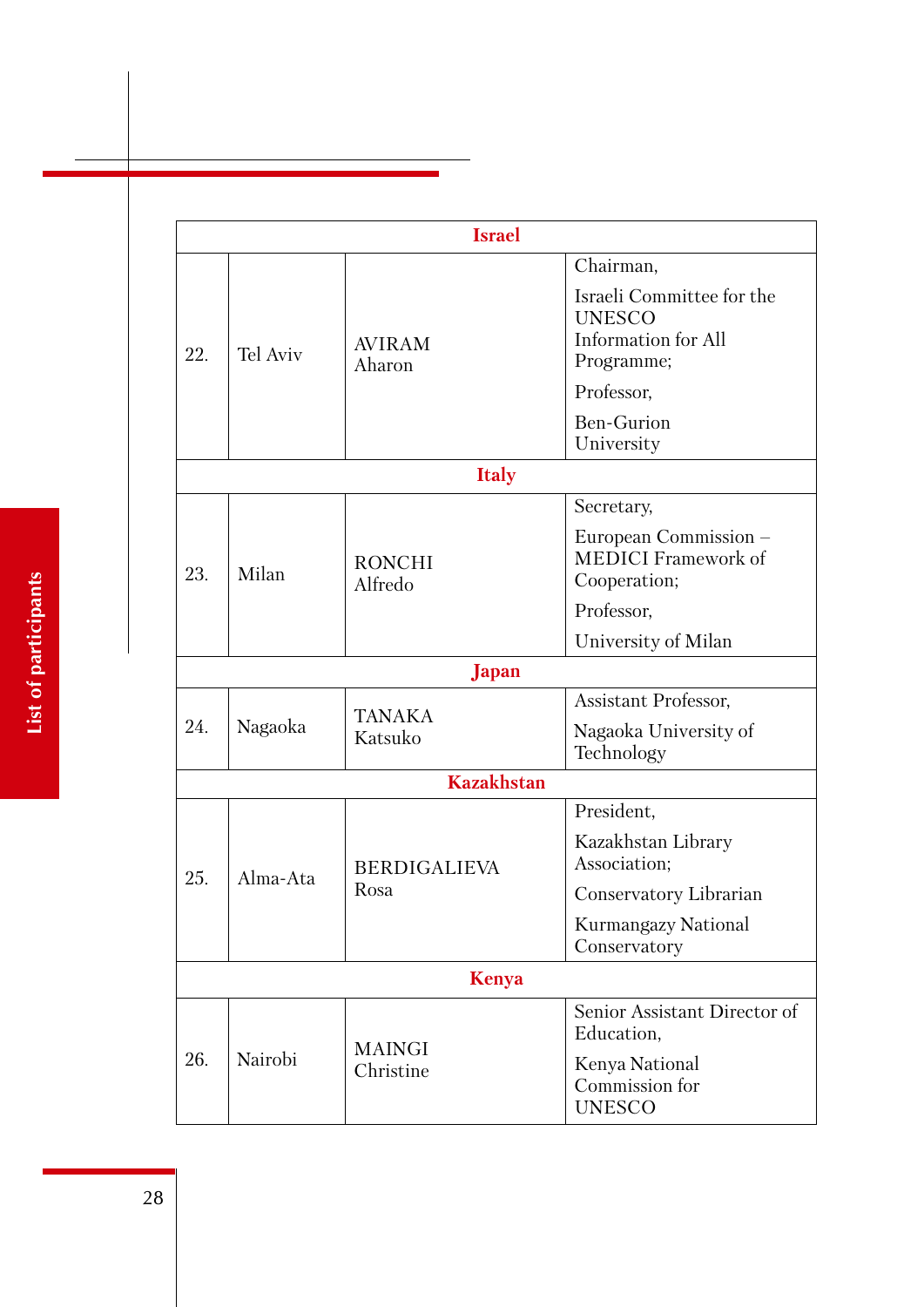|                 |                 | Kyrgyzstan                   |                                                                                                        |
|-----------------|-----------------|------------------------------|--------------------------------------------------------------------------------------------------------|
|                 |                 |                              | Head of ICT Department                                                                                 |
| 27.             | <b>Bishkek</b>  | <b>DOLNIKOVA</b><br>Svetlana | Academy of Public<br>Administration under the<br>President of the Kyrgyz<br>Republic                   |
|                 |                 | Latvia                       |                                                                                                        |
| 28.             | Riga            | <b>USENKO</b><br>Meldra      | Director,<br>Museum of the Popular<br>Front of Latvia                                                  |
|                 |                 |                              | Member of the Bureau,                                                                                  |
| 29.<br>Riga     |                 | <b>VASILJEVS</b><br>Andrejs  | Intergovernmental<br>Council for the UNESCO<br>Information for All<br>Programme;                       |
|                 |                 |                              | Chairman of the Board,                                                                                 |
|                 |                 |                              | Tilde Company                                                                                          |
|                 |                 | Lithuania                    |                                                                                                        |
| 30.             | Vilnius         | <b>GUDAUSKAS</b><br>Renaldas | Director General,<br>National Library of<br>Lithuania                                                  |
|                 |                 | <b>Madagascar</b>            |                                                                                                        |
| 31.             | Antananarivo    | <b>RABESON</b><br>Rolland    | Director of ICT,<br>Ministry of National<br>Education                                                  |
|                 |                 | <b>Malawi</b>                |                                                                                                        |
| 32.             | Lilongwe        | <b>KONDOWE</b><br>Emmanuel   | <b>Acting Deputy Executive</b><br>Secretary,<br><b>Malawi National</b><br><b>Commission for UNESCO</b> |
| <b>Malaysia</b> |                 |                              |                                                                                                        |
| 33              | Kuala<br>Lumpur | <b>HASSAN</b><br>Erizamsha   | Deputy Director of ICT<br>Application Section,<br>Department of Broadcasting                           |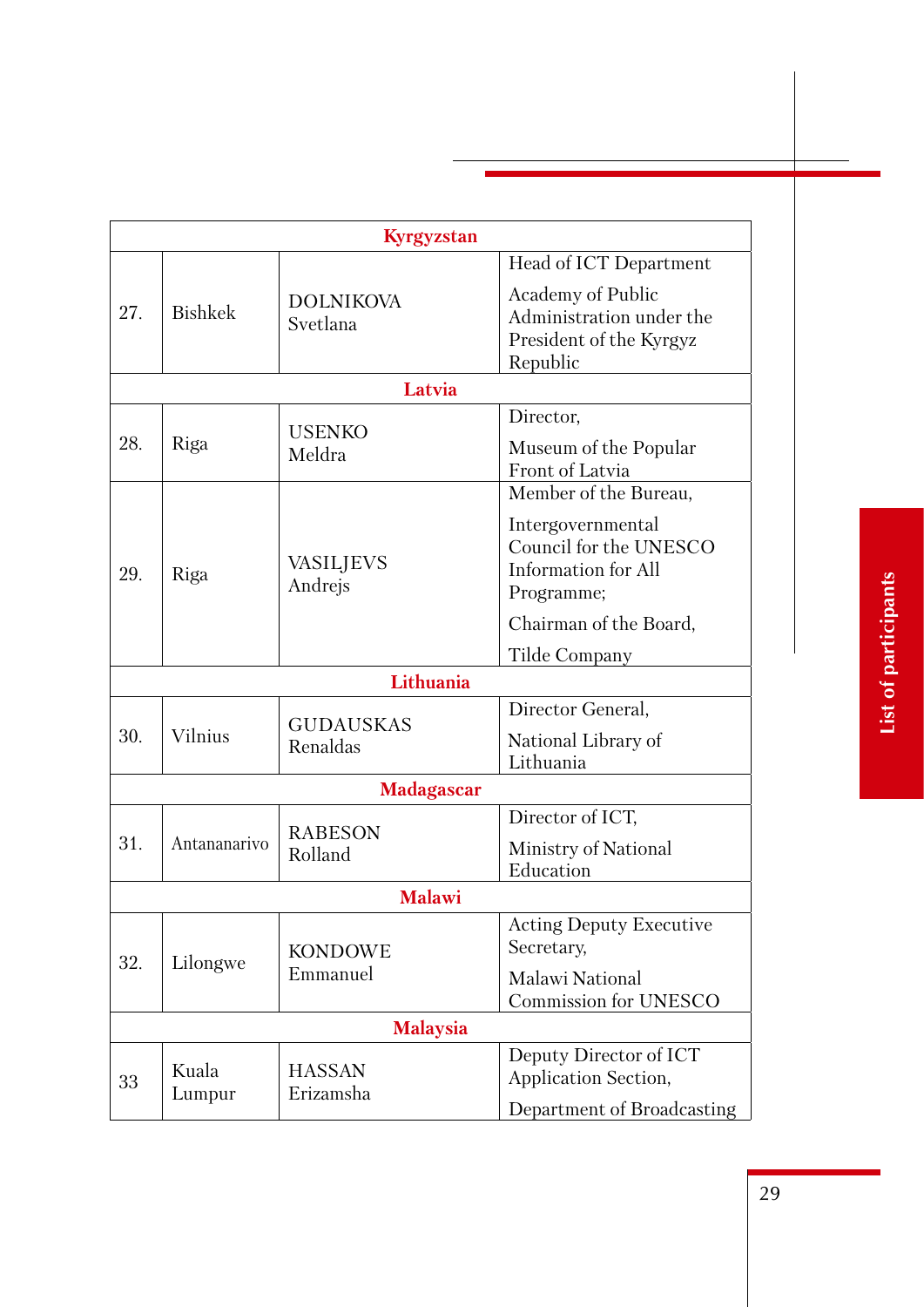|               |             |                                    | Director General of                                                                                                |
|---------------|-------------|------------------------------------|--------------------------------------------------------------------------------------------------------------------|
| 34.           | Putrajaya   | <b>ABDUL RAHMAN</b>                | Information Department,                                                                                            |
|               |             | Ibrahim                            | Ministry of Information,                                                                                           |
|               |             |                                    | Communication and Culture                                                                                          |
|               |             | <b>Mali</b>                        |                                                                                                                    |
| 35.           | Bamako      | <b>DIAKITE</b>                     | <b>Chief of Computer Section</b><br>of the National Directorate<br>of Higher Education and<br>Scientific Research, |
|               |             | Djénèbou                           | Ministry of Higher<br><b>Education and Scientific</b><br>Research                                                  |
|               |             | <b>Mongolia</b>                    |                                                                                                                    |
|               |             |                                    | Vice-Chairman,                                                                                                     |
| 36.           | Ulaanbaatar | ZURGAANJIN<br>Enkhbold             | Information<br>Technology, Post and<br>Telecommunications<br>Authority of the<br>Government of Mongolia            |
|               |             | <b>Nigeria</b>                     |                                                                                                                    |
|               |             |                                    | Computer Internet Analyst,                                                                                         |
| 37.           | Abuja       | AJAH<br>Ifeanyi Promise            | Kogi State Government of<br>Nigeria                                                                                |
|               |             |                                    | Information-Tech Officer,                                                                                          |
| 38.           | Abuja       | JAWANDO<br>Rasaq Ayodeji           | Kogi State Government of<br>Nigeria                                                                                |
|               |             | <b>OKUNLA</b>                      | Statistic Office Assistant,                                                                                        |
| 39.           | Abuja       | Silver Sunny                       | Kogi State Government of<br>Nigeria                                                                                |
| <b>Norway</b> |             |                                    |                                                                                                                    |
|               | Bergen      | <b>TORRAS CALVO</b><br>Maria Carme | Governing Board Member<br>and Division Chair,                                                                      |
| 40.           |             |                                    | International Federation of<br>Library Associations and<br>Institutions (IFLA);                                    |
|               |             |                                    | Library Director,                                                                                                  |
|               |             |                                    | Bergen University College                                                                                          |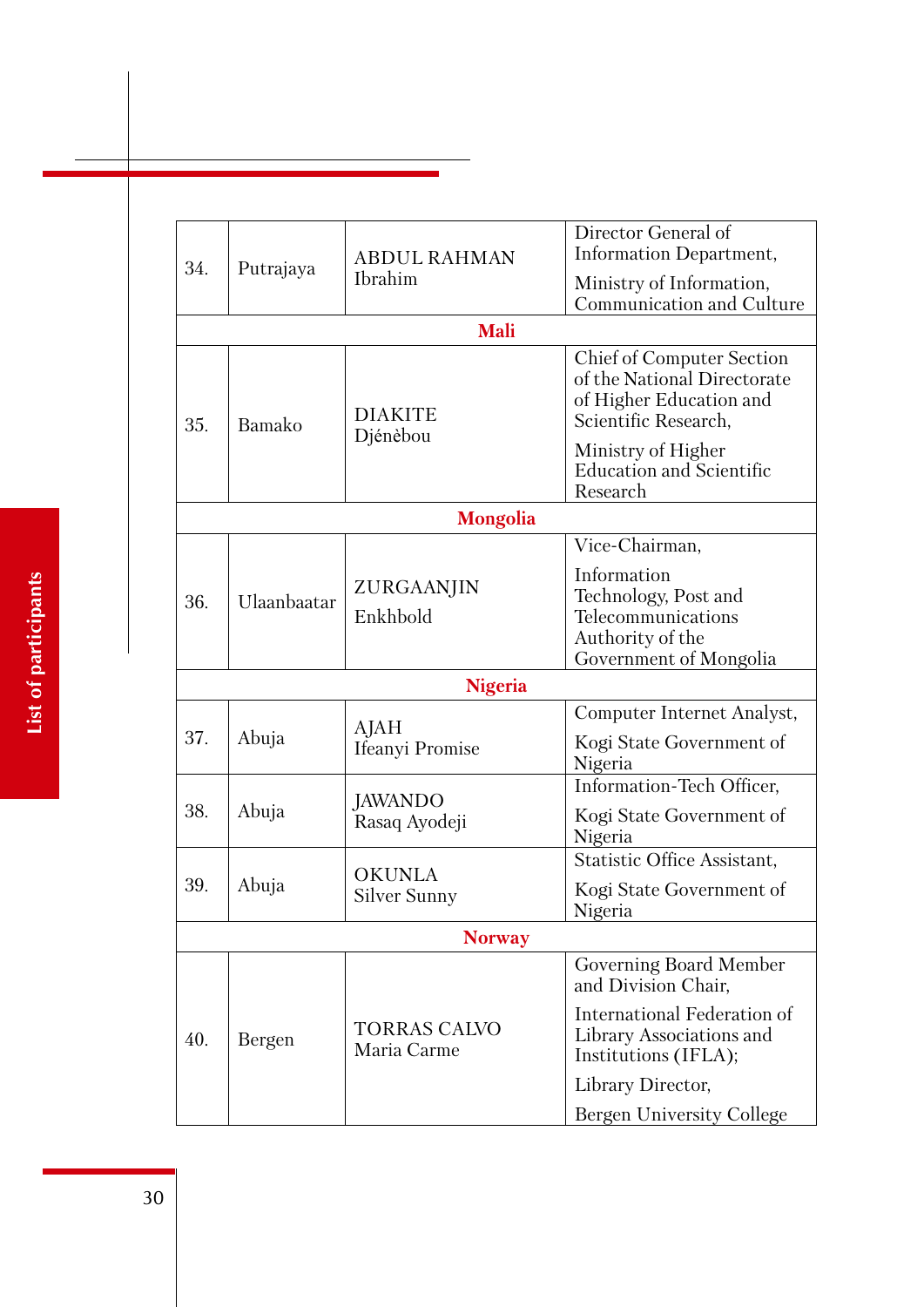|                           |               | <b>Pakistan</b>             |                                                                                        |
|---------------------------|---------------|-----------------------------|----------------------------------------------------------------------------------------|
| 41.                       | Lahore        | <b>HUSSAIN</b>              | Director of IT/Regional<br>Centre,                                                     |
|                           |               | <b>Nazeer</b>               | <b>Higher Education</b><br>Commission                                                  |
|                           |               | <b>Poland</b>               |                                                                                        |
| 42.                       | Warsaw        | <b>GRON</b>                 | Director of Department of<br><b>Information Society,</b>                               |
|                           |               | Maciej                      | Ministry of Administration<br>and Digitalization                                       |
|                           |               |                             | President,                                                                             |
| 43                        | Warsaw        | <b>HOLIŃSKY</b><br>Marek    | <b>Poland National Committee</b><br>for the UNESCO<br>Information for All<br>Programme |
|                           |               | <b>LIPSZYC</b><br>Jarosław  | President,                                                                             |
| 44.                       | Warsaw        |                             | Modern Poland<br>Foundation                                                            |
|                           |               | <b>Republic of Moldova</b>  |                                                                                        |
|                           |               | <b>DIOZU</b>                | Member of the Board,                                                                   |
| 45.                       | Chisinau      | Valerii                     | Municipal Council of the<br>City of Chisinau                                           |
|                           |               |                             | Secretary General,                                                                     |
| 46.                       | Chisinau      | <b>RUSNAC</b><br>Constantin | <b>National Commission</b><br>of the Republic<br>of Moldova<br>for UNESCO              |
| <b>Russian Federation</b> |               |                             |                                                                                        |
| 47.                       | <b>Moscow</b> | <b>AMIROV</b><br>Radik      | Head of Ethnic Projects<br>Department,                                                 |
|                           |               |                             | Russian News &<br><b>Information Agency RIA</b><br>Novosti                             |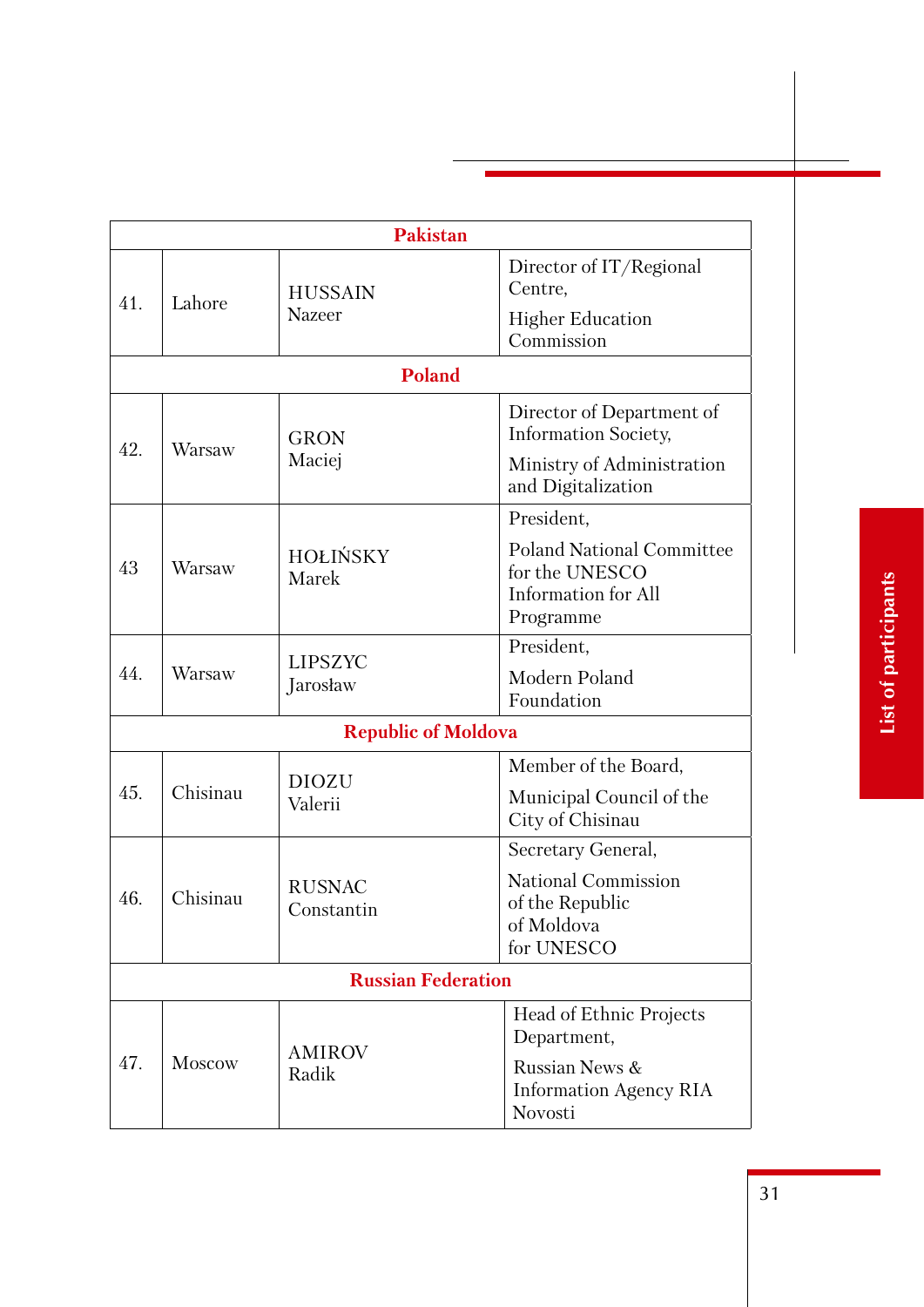| 48. | Moscow        | <b>BAKEIKIN</b><br>Sergey   | <b>Executive Director,</b><br>Interregional Library<br>Cooperation Centre;<br>Deputy Chair,<br><b>Russian Committee</b><br>of the UNESCO<br><b>Information</b> for All<br>Programme    |
|-----|---------------|-----------------------------|----------------------------------------------------------------------------------------------------------------------------------------------------------------------------------------|
| 49. | Moscow        | <b>BEILINA</b><br>Elena     | Editor-in-Chief,<br>Universitetskaya Kniga<br>(University Book)<br>Magazine                                                                                                            |
| 50  | Moscow        | <b>BOBRYSHEV</b><br>Sergey  | Commercial Director,<br>ParaType Ltd                                                                                                                                                   |
| 51. | <b>Moscow</b> | <b>BURUNKIN</b><br>Dmitry   | Deputy Chief of Section,<br>Department of Staff<br>Training and Continuing<br>Professional Development<br>Policy,<br>Ministry of Education and<br>Science of the Russian<br>Federation |
| 52. | <b>Moscow</b> | <b>CHYORNIY</b><br>Yuri     | Deputy Director,<br>Institute of Scientific<br><b>Information</b> for Social<br>Sciences, Russian Academy<br>of Sciences                                                               |
| 53. | <b>Moscow</b> | <b>DMITRIYEVA</b><br>Oksana | Director of the Institute of<br>Humanitarian Technologies<br>for Social Computing,<br>Sholokhov Moscow<br><b>State University</b><br>for the Humanities                                |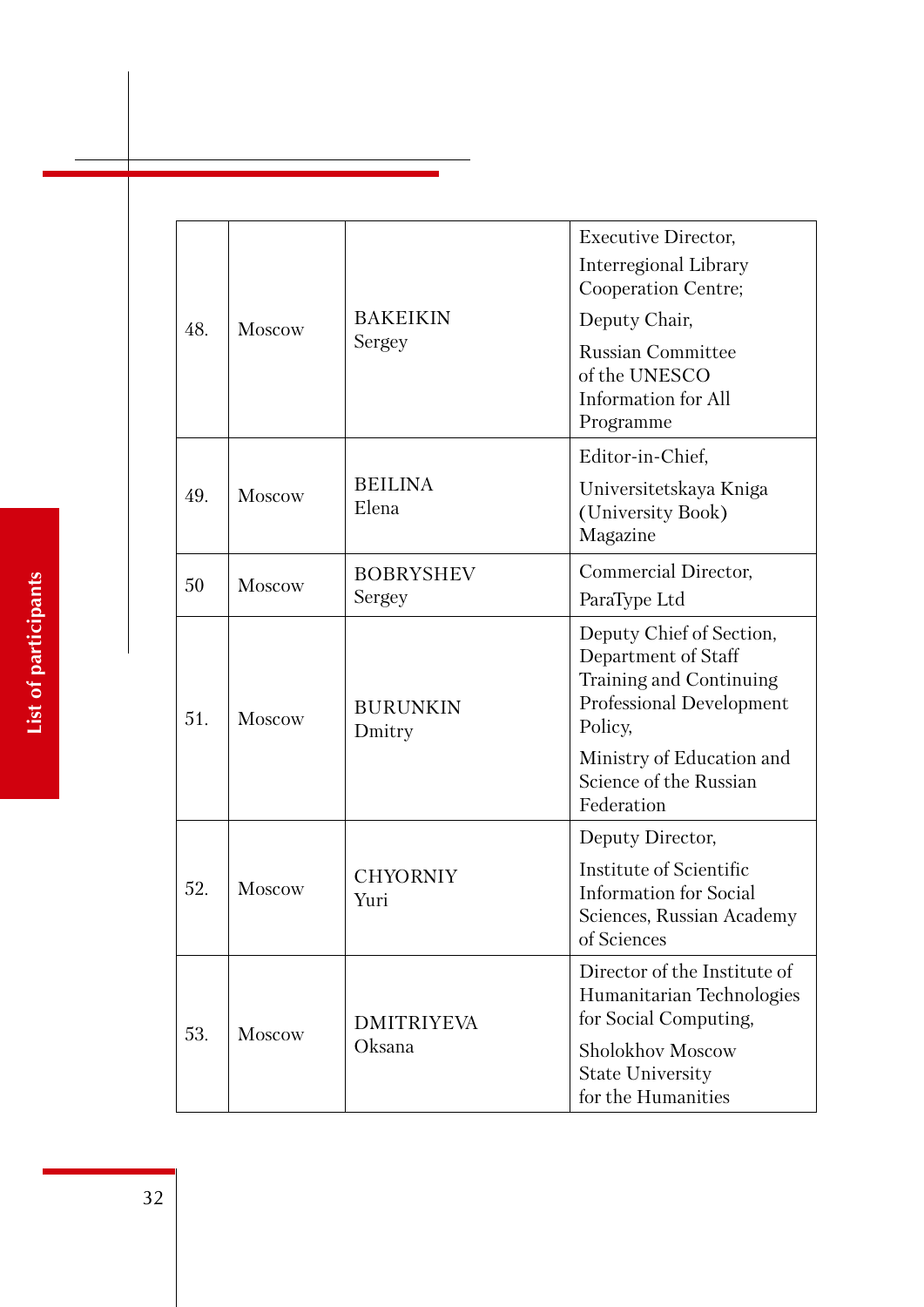|     |               | <b>IGNATOVA</b>               | Assistant Director,                                                                                                           |
|-----|---------------|-------------------------------|-------------------------------------------------------------------------------------------------------------------------------|
| 54. | Moscow        | Daria                         | Interregional Library<br>Cooperation Centre                                                                                   |
|     |               |                               | Editor-in-Chief,                                                                                                              |
| 55. | Moscow        | <b>KAZACHENKOVA</b><br>Lyubov | Sovremennaya<br><b>Biblioteka</b><br>(Modern Library)<br>Magazine                                                             |
|     |               |                               | <b>Executive Director,</b>                                                                                                    |
| 56. | Moscow        | <b>KHARITONOV</b><br>Vladimir | <b>Online Publishers</b><br>Association                                                                                       |
|     |               |                               | Second Secretary,                                                                                                             |
| 57. | <b>Moscow</b> | <b>KHAUSTOV</b><br>Nikolay    | Commission of the Russian<br>Federation for<br>UNESCO,<br>Ministry of Foreign<br>Affaires of the<br><b>Russian Federation</b> |
|     |               |                               | Senior Researcher,                                                                                                            |
| 58. | Moscow        | <b>KONOVALOV</b><br>Alexander | Institute of Psychology,<br>Russian Academy of<br>Education                                                                   |
|     |               |                               | Chairman,                                                                                                                     |
|     |               |                               | Intergovernmental<br>Council for the UNESCO<br>Information for All<br>Programme;                                              |
| 59. | <b>Moscow</b> | <b>KUZMIN</b>                 | Chairman,                                                                                                                     |
|     |               | Evgeny                        | Russian Committee for the<br><b>UNESCO</b> Information for<br>All Programme;                                                  |
|     |               |                               | President,                                                                                                                    |
|     |               |                               | Interregional Library<br><b>Cooperation Centre</b>                                                                            |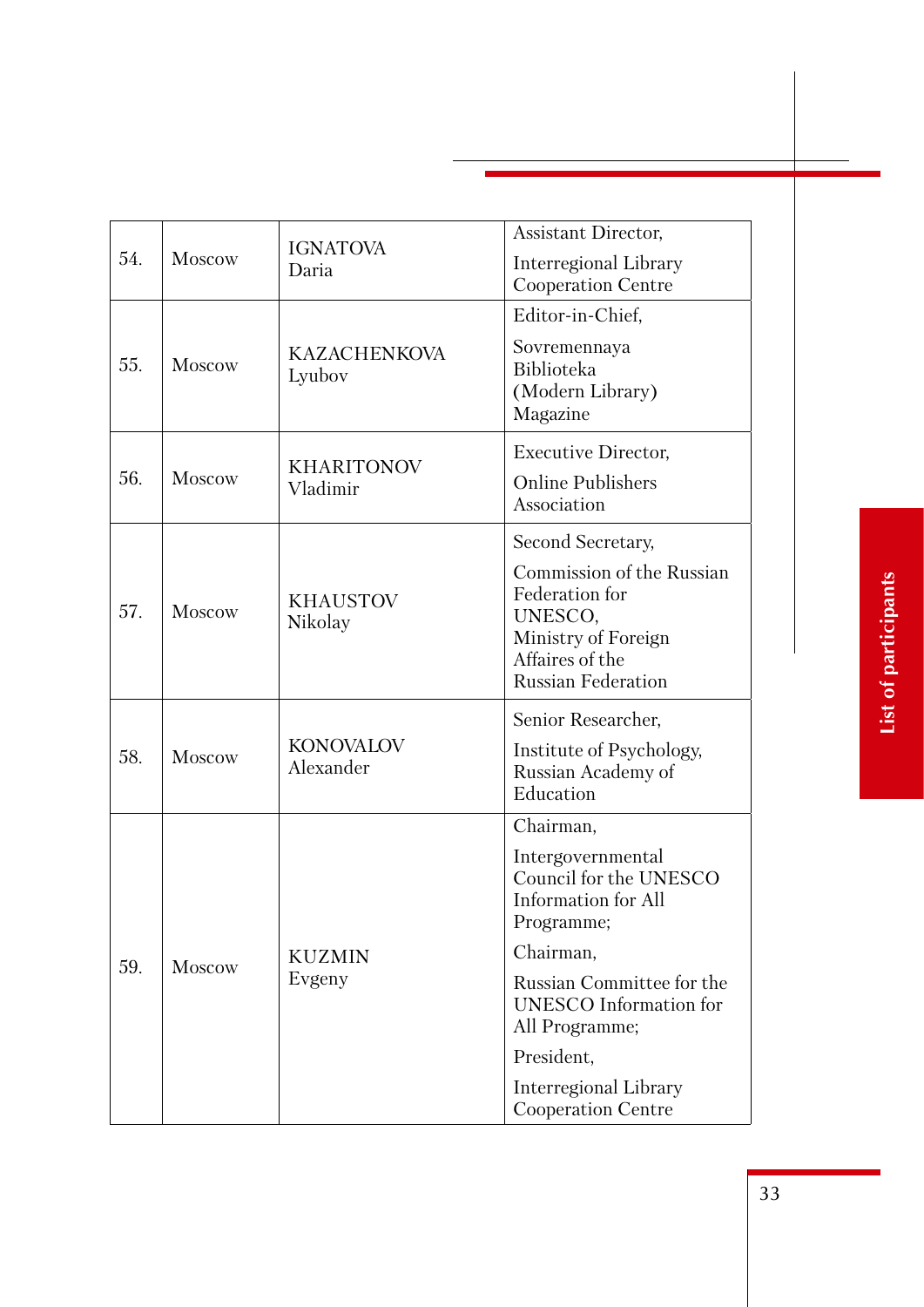|     |               |                             | Director General,                                                                                               |
|-----|---------------|-----------------------------|-----------------------------------------------------------------------------------------------------------------|
|     |               |                             | National Information<br>Library Centre (LIBNET);                                                                |
| 60  | <b>Moscow</b> | <b>LOGINOV</b>              | Director,                                                                                                       |
|     |               | <b>Boris</b>                | <b>Central Scientific Medical</b><br>Library of the Sechenov<br><b>First Moscow State Medical</b><br>University |
| 61. | Moscow        | <b>MANILOVA</b><br>Tatiana  | Head of Artistic<br>Organizations and Library<br>Work Division of the<br>Department of Culture,                 |
|     |               |                             | Ministry of Defence of the<br><b>Russian Federation</b>                                                         |
| 62. |               | <b>MIKHNOVA</b>             | Director,                                                                                                       |
|     | <b>Moscow</b> | Irina                       | Russian State Youth Library                                                                                     |
|     | Moscow        | <b>MUROVANA</b><br>Tatiana  | <b>Executive Secretary,</b>                                                                                     |
| 63. |               |                             | Russian Committee for the<br><b>UNESCO</b> Information for<br>All Programme                                     |
|     |               |                             | Rector,                                                                                                         |
| 64. | Moscow        | <b>NECHAYEV</b><br>Vladimir | Sholokhov Moscow<br>State University for the<br>Humanities                                                      |
|     | <b>Moscow</b> | ORDZHONIKIDZE<br>Grigory    | Deputy Director,<br><b>International Organizations</b><br>Department,                                           |
| 65. |               |                             | Ministry of Foreign Affaires<br>of the Russian Federation;                                                      |
|     |               |                             | <b>Executive Secretary,</b>                                                                                     |
|     |               |                             | Commission of the Russian<br>Federation for UNESCO                                                              |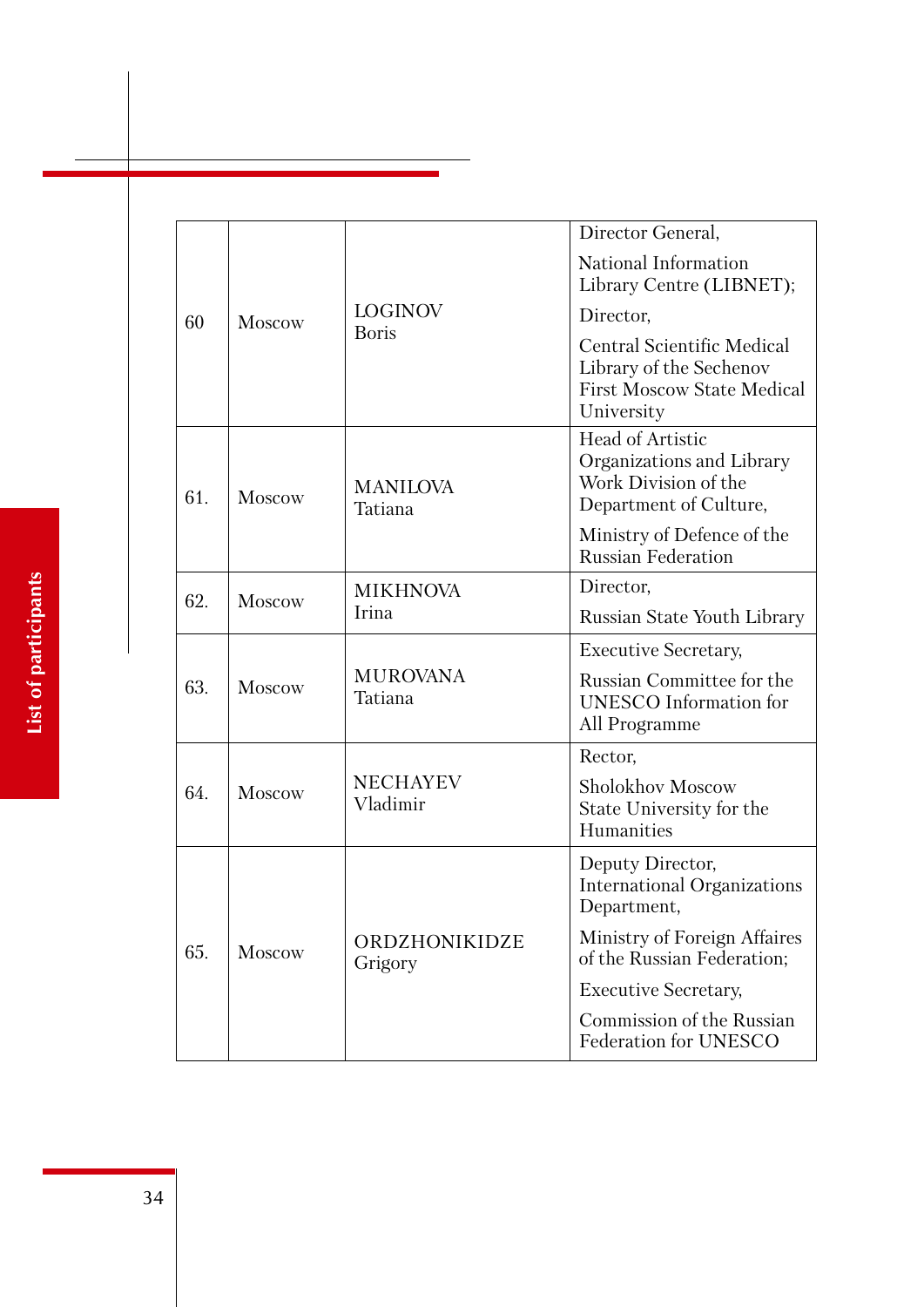| 66. | <b>Moscow</b> | <b>PELIPENKO</b><br>Andrey       | <b>Chief Research Associate</b><br>of the Research and<br>Development Centre,<br>Moscow Psycho-Social<br>University |
|-----|---------------|----------------------------------|---------------------------------------------------------------------------------------------------------------------|
| 67. | <b>Moscow</b> | <b>SERGOMANOV</b>                | Deputy Director,<br>Department of General<br><b>Education Policy,</b>                                               |
|     |               | Pavel                            | Ministry of Education and<br>Science of the Russian<br>Federation                                                   |
|     |               |                                  | Head,                                                                                                               |
| 68  | Moscow        | <b>SESLAVINSKY</b><br>Mikhail    | <b>Federal Agency for Press</b><br>and Mass Communications<br>of the Russian Federation                             |
| 69. | Moscow        | <b>SHAPINSKAYA</b><br>Yekaterina | Chief Research Associate,                                                                                           |
|     |               |                                  | Russian Institute for<br><b>Cultural Research</b>                                                                   |
|     |               |                                  | Professor,                                                                                                          |
| 70. | <b>Moscow</b> | <b>SHARIKOV</b><br>Alexander     | <b>National Research</b><br>University – Higher School<br>of Economics                                              |
|     |               |                                  | Deputy Minister,                                                                                                    |
| 71. | <b>Moscow</b> | <b>VOLIN</b><br>Aleksei          | Ministry of<br>Communications and<br>Mass Media of the Russian<br>Federation                                        |
| 72. | Moscow        | VORONOV<br>Vladimir              | Counsellor of the<br>Department of Children<br>Supplementary Training,<br>Education and Youth Policy,               |
|     |               |                                  | Ministry of Education and<br>Science of the Russian<br>Federation                                                   |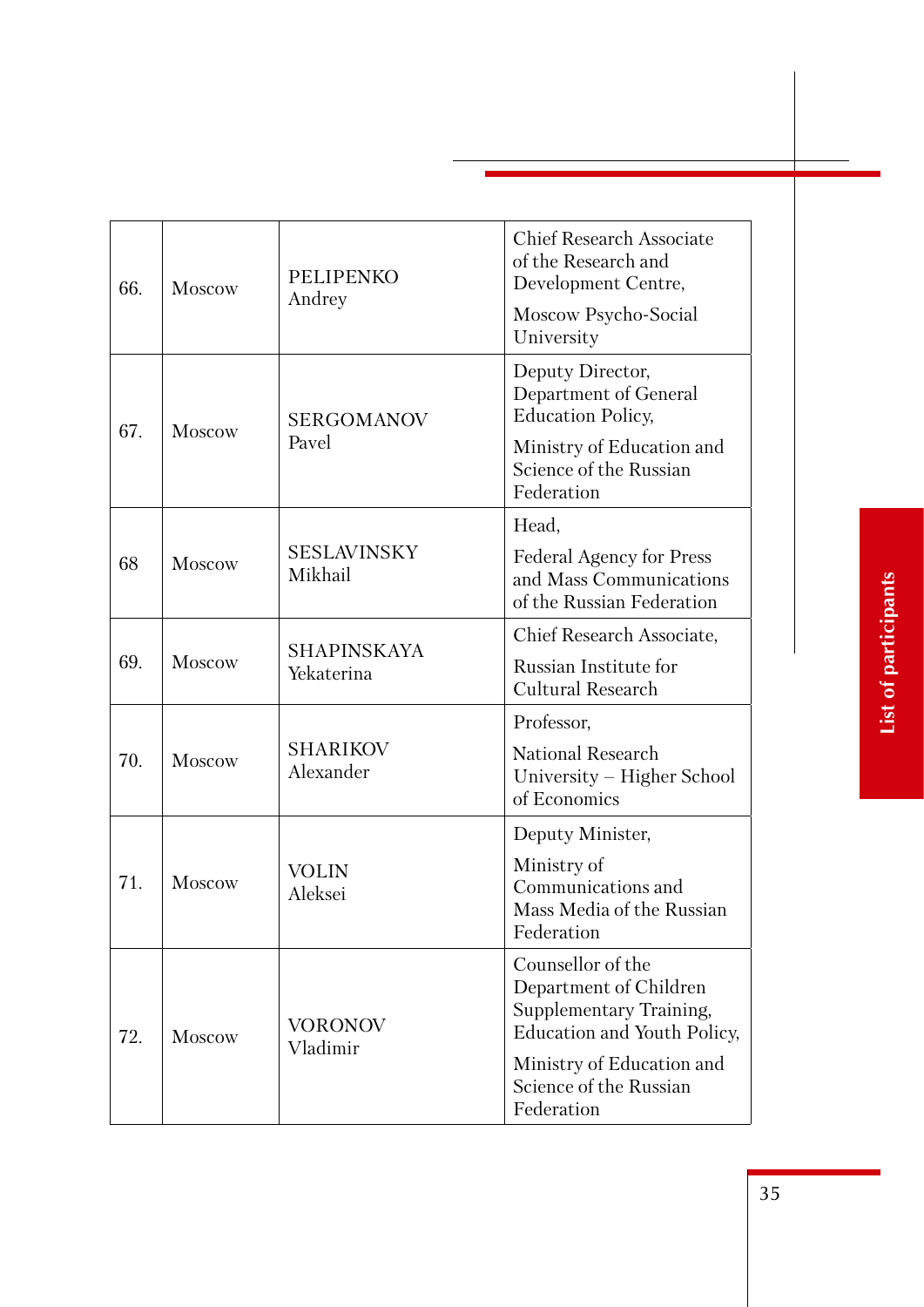|     |                                   | ZHILAVSKAYA<br>Irina           | Head of Chair of Journalism<br>and Media Education,                                |
|-----|-----------------------------------|--------------------------------|------------------------------------------------------------------------------------|
| 73. | <b>Moscow</b>                     |                                | Sholokhov Moscow<br>State University for the<br>Humanities                         |
|     |                                   |                                | Head,                                                                              |
| 74. | Republic<br>of Sakha<br>(Yakutia) | <b>KONSTANTINOV</b><br>Nikolai | National Archive of the<br>Republic of Sakha<br>(Yakutia)                          |
|     | Republic                          | <b>POTAPOVA</b>                | Head of Department,                                                                |
| 75. | of Sakha<br>(Yakutia)             | Lyubov                         | National Library of the<br>Republic of Sakha (Yakutia)                             |
|     | Republic                          |                                | Director,                                                                          |
| 76. | of Sakha<br>(Yakutia)             | <b>SHISHIGIN</b><br>Yegor      | Yakut State United Museum<br>of History and Culture of<br>the Peoples of the North |
| 77. | Republic<br>of Sakha<br>(Yakutia) | <b>ZAIKOVA</b><br>Liudmila     | Head of the Centre to<br>Advance Multilingualism in<br>Cyberspace,                 |
|     |                                   |                                | North-Eastern Federal<br>University                                                |
|     |                                   |                                | President,                                                                         |
|     | Saint-<br>Petersburg              | <b>FIRSOV</b><br>Vladimir      | Russian Library Association;                                                       |
| 78  |                                   |                                | Deputy Director-General,                                                           |
|     |                                   |                                | National Library<br>of Russia                                                      |
|     | Saint-                            | <b>IVANOV</b>                  | Professor,                                                                         |
| 79. | Petersburg                        | Dmitry                         | Saint-Petersburg State<br>University                                               |
| 80. | Saint-<br>Petersburg              | <b>KONOVALOV</b><br>Leonid     | Senior Regional Strategic<br>Account Manager,                                      |
|     |                                   |                                | Xerox CIS                                                                          |
|     | Sakhalin                          | <b>ARENTOVA</b><br>Tatiana     | Deputy Director,                                                                   |
| 81. | Region                            |                                | Sakhalin Regional Research<br>Library                                              |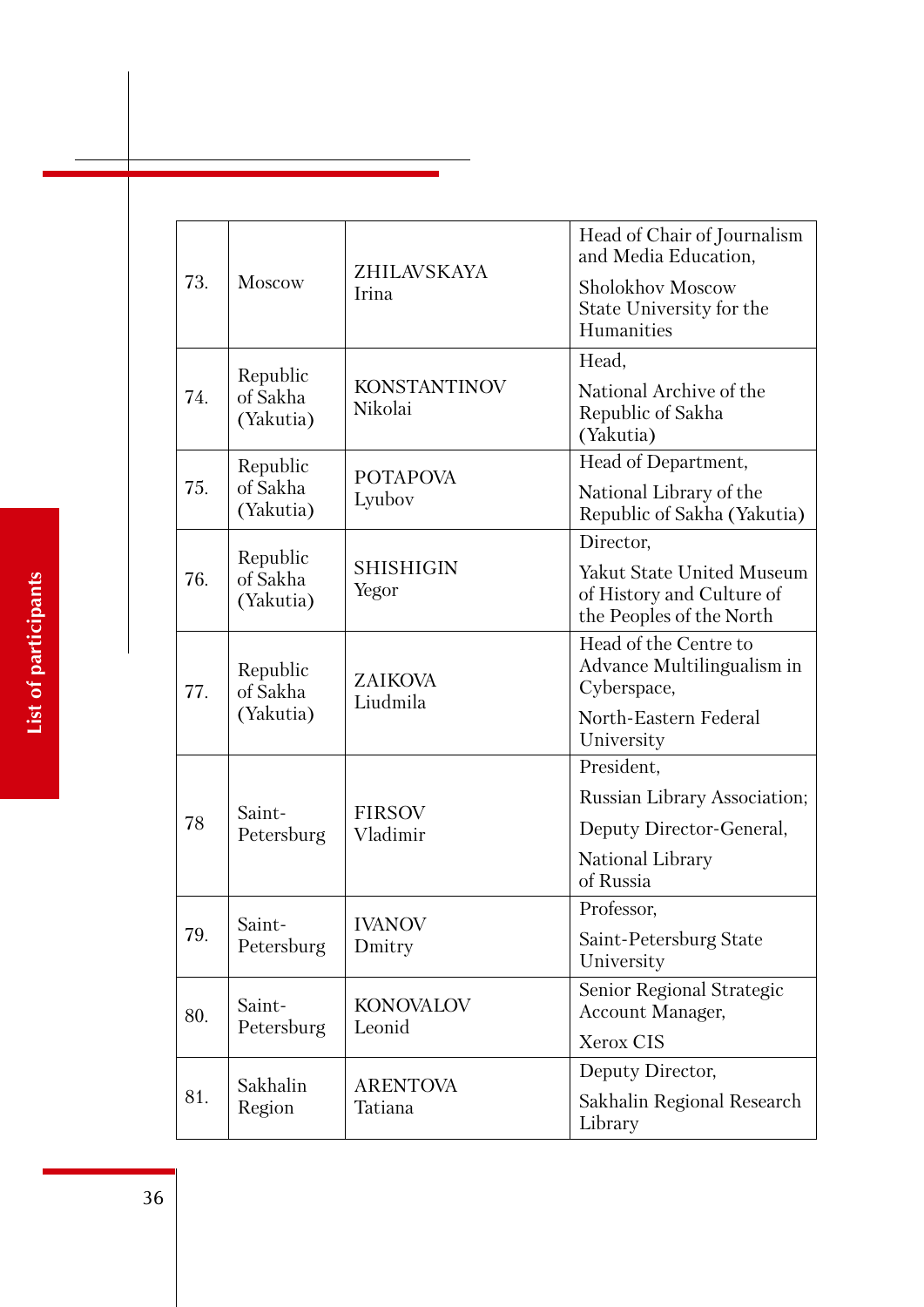|     |                    |                                 | Vice-President,                                    |
|-----|--------------------|---------------------------------|----------------------------------------------------|
| 82. | Sakhalin<br>Region | <b>BELONOSOV</b><br>Valery      | Sakhalin Culture                                   |
|     |                    |                                 | Foundation                                         |
|     |                    |                                 | Deputy Governor -                                  |
| 83. | Sakhalin           | <b>BRATYNENKO</b>               | Government Chief of Staff,                         |
|     | Region             | Dmitry                          | Government of the Sakhalin<br>Region               |
|     |                    |                                 | Director,                                          |
| 84. | Sakhalin<br>Region | <b>BURYKA</b><br>Alexander      | Sakhalin Regional Art<br>Museum                    |
|     | Sakhalin           | <b>CHAROCHKIN</b>               | Director,                                          |
| 85  | Region             | Sergey                          | State Historical Archive of<br>the Sakhalin Region |
|     | Sakhalin           |                                 | Minister,                                          |
| 86. | Region             | <b>GONYUKOVA</b><br>Irina       | Ministry of Culture of the<br>Sakhalin Region      |
|     |                    |                                 | Software Engineer,                                 |
| 87. | Sakhalin<br>Region | <b>GORBENKO</b><br>Dmitry       | State Historical Archive of<br>the Sakhalin Region |
|     |                    |                                 | Counsellor,                                        |
| 88. | Sakhalin<br>Region | <b>GRIDYAYEVA</b><br>Marina     | Archive Agency of the                              |
|     |                    |                                 | Sakhalin Region                                    |
|     | Sakhalin           | <b>IVANOV</b>                   | Deputy Minister,                                   |
| 89. | Region             | Alexander                       | Ministry of Education of the<br>Sakhalin Region    |
| 90. | Sakhalin           | <b>IVANTSOV</b>                 | Chairman of the Committee<br>for Social Policy,    |
|     | Region             | Vladimir                        | Sakhalin Region Parliament                         |
|     |                    |                                 | Deputy Minister,                                   |
| 91. | Sakhalin           | <b>KHAN</b><br>Dmitry           | Ministry of Investments                            |
|     | Region             |                                 | and Foreign Relations of the                       |
|     |                    |                                 | Sakhalin Region                                    |
| 92. | Sakhalin<br>Region | <b>KHOROSHAVIN</b><br>Alexander | Governor of the Sakhalin<br>Region                 |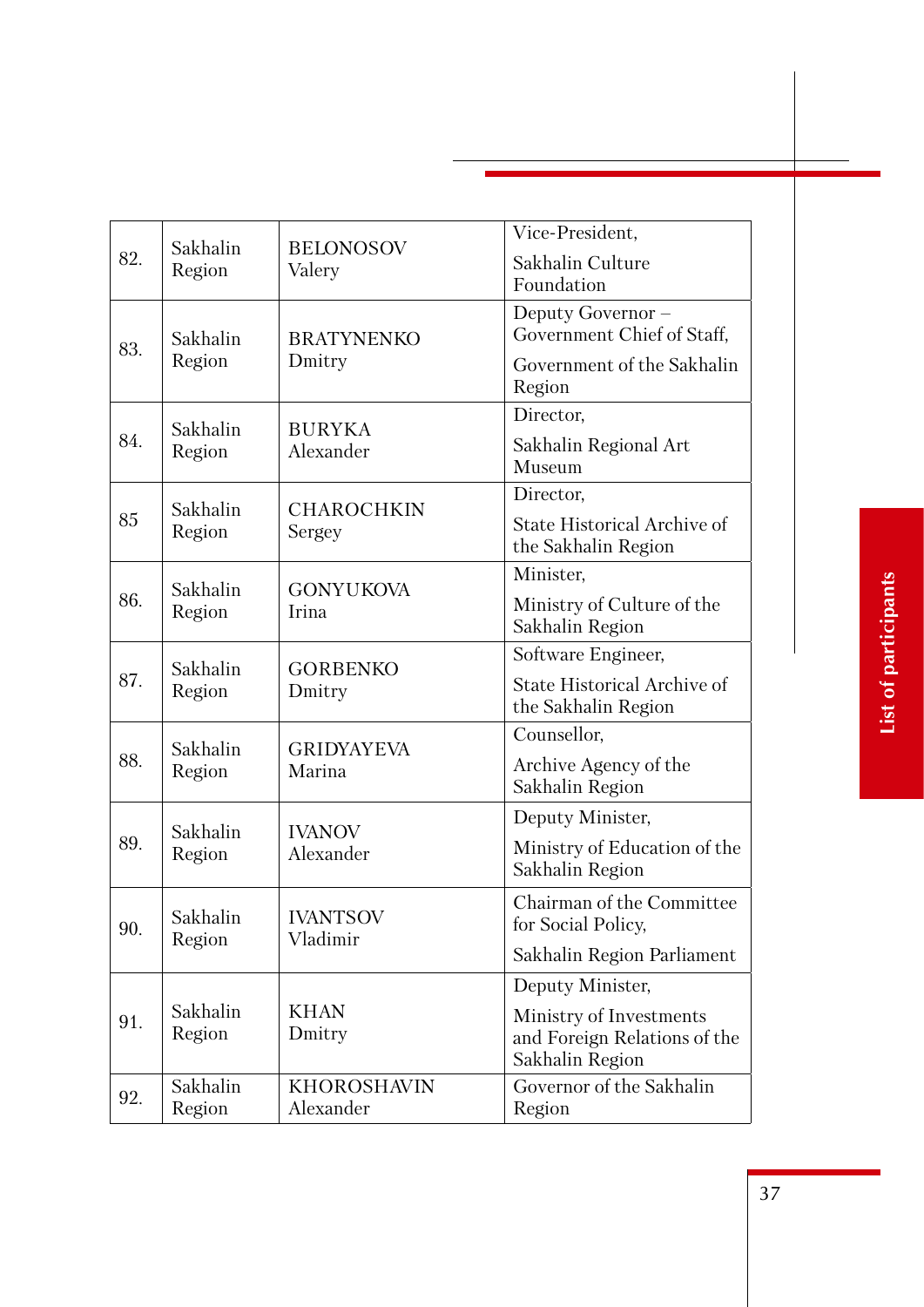|      | Sakhalin                      | <b>KISLOVA</b>                | Head,                                                    |
|------|-------------------------------|-------------------------------|----------------------------------------------------------|
| 93.  | Region                        | Victoria                      | Department of Culture of<br>the Dolinsky Urban District  |
|      | Sakhalin                      | <b>KLYUTCHENYA</b>            | Director of Information<br>Policy Department,            |
| 94.  | Region                        | Alexander                     | Government of the Sakhalin<br>Region                     |
|      | Sakhalin                      | <b>KOSTANOV</b>               | Head,                                                    |
| 95.  | Region                        | Alexander                     | Archive Agency of the<br>Sakhalin Region                 |
| 96.  | Sakhalin                      | <b>KOSTANOVA</b>              | Head of Department of<br>Culture,                        |
|      | Region                        | Inga                          | Yuzhno-Sakhalinsk City<br>Administration                 |
|      | Sakhalin                      | <b>KUZNETSOVA</b>             | Principal Adviser,                                       |
| 97.  | Region                        | Olga                          | Archive Agency of the<br>Sakhalin Region                 |
|      | Sakhalin                      | <b>MALYSHEVA</b><br>Valentina | Director,                                                |
| 98.  | Region                        |                               | Sakhalin Regional Research<br>Library                    |
|      | Sakhalin<br><b>MATYUSHKOV</b> | Deputy Director,              |                                                          |
| 99.  | Region                        | Gennady                       | Sakhalin Regional Museum<br>of Local History             |
|      | Sakhalin                      | <b>MIROMANOV</b>              | Director,                                                |
| 100. | Region                        | Temur                         | Historic-Literary Museum<br>"Anton Chekhov and Sakhalin" |
|      | Sakhalin                      | <b>MISHINA</b>                | Director,                                                |
| 101. | Region                        | Lyubov                        | Sakhalin Regional Library<br>for the Blind               |
|      | Sakhalin                      | <b>MISIKOV</b>                | Rector,                                                  |
| 102. | Region                        | <b>Boris</b>                  | Sakhalin State University                                |
|      |                               |                               | Head of Conservation,                                    |
| 103. | Sakhalin<br>Region            | <b>NASTINA</b><br>Irina       | Museum of Anton<br>Chekhov's Sakhalin Island             |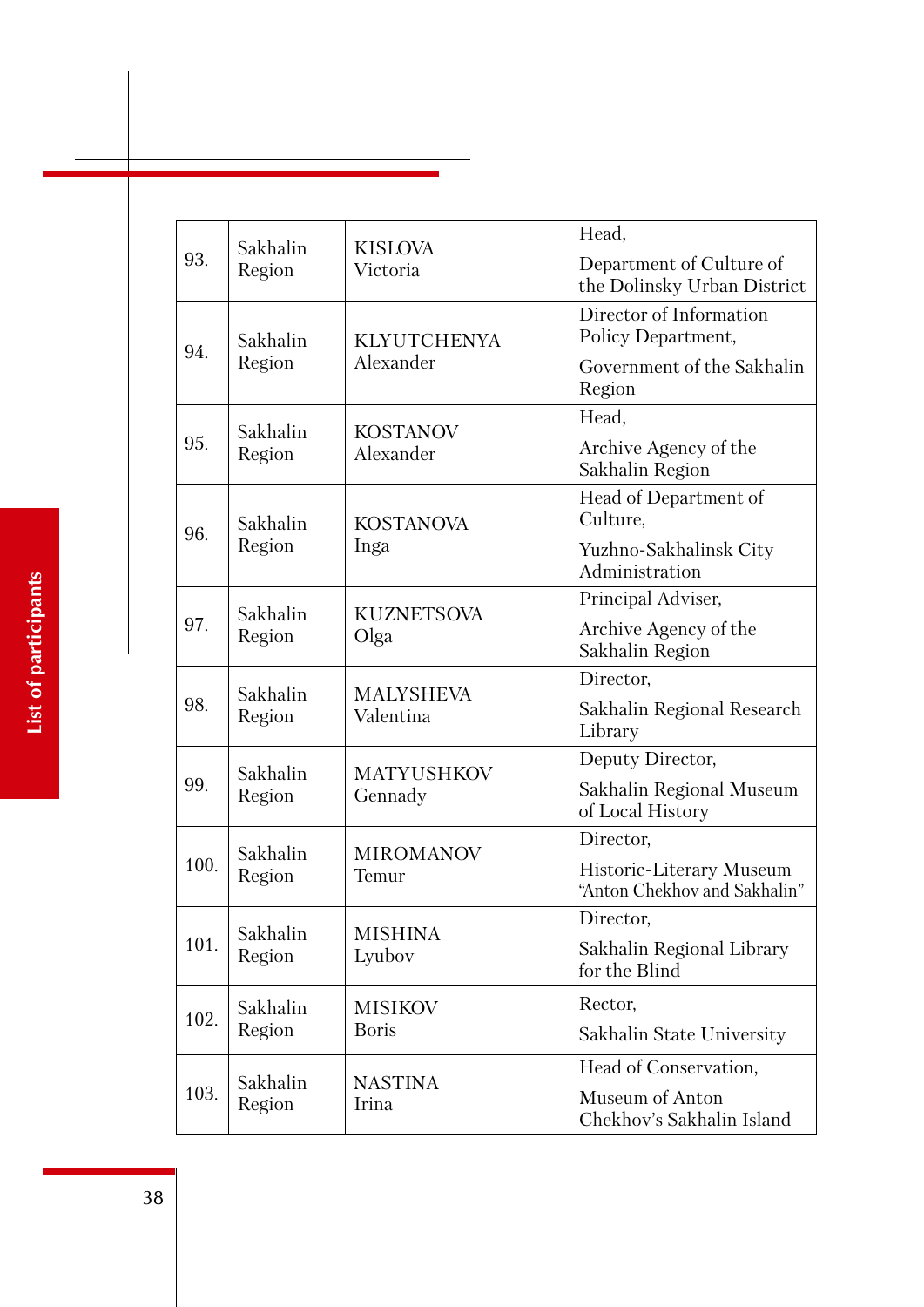|      |                    |                                | Head of Department of                          |
|------|--------------------|--------------------------------|------------------------------------------------|
| 104. | Sakhalin<br>Region | <b>NIKOLINA</b>                | Culture,                                       |
|      |                    | Olga                           | Nevel Urban District                           |
|      |                    |                                | Administration                                 |
|      | Sakhalin           | <b>NOVIKOVA</b>                | Director,                                      |
| 105. | Region             | Tamara                         | Sakhalin Regional<br>Children's Library        |
|      |                    |                                | Head,                                          |
| 106. | Sakhalin           | <b>PAVLOV</b><br>Nikolai       | IT and Communications                          |
|      | Region             |                                | Agency of the Sakhalin<br>Region               |
|      |                    |                                | Deputy Director of the                         |
| 107. | Sakhalin           | <b>PAVLOVA</b><br>Natalia      | Analytical Department,                         |
|      | Region             |                                | Sakhalin Government<br><b>Executive Office</b> |
|      |                    |                                | <b>Executive Officer,</b>                      |
| 108. | Sakhalin           | <b>ROKOTOV</b>                 | <b>Administrative Affairs</b>                  |
|      | Region             | Vadim                          | Office of the Government of                    |
|      |                    |                                | the Sakhalin Region                            |
| 109. | Sakhalin           | <b>ROON</b><br>Tatiana         | Director,                                      |
|      | Region             |                                | Sakhalin Regional Museum<br>of Local History   |
|      |                    |                                | President,                                     |
| 110. | Sakhalin<br>Region | <b>SHAPOVAL</b><br>Vladimir    | Sakhalin Culture                               |
|      |                    |                                | Foundation                                     |
|      |                    |                                | Head of Department,                            |
| 111. | Sakhalin<br>Region | <b>SOBOLYUK</b><br>Igor        | State Historical Archive of<br>the Sakhalin    |
|      |                    |                                | Region                                         |
|      |                    |                                | First Deputy Governor of                       |
| 112. | Sakhalin<br>Region | <b>STROGANOV</b><br>Konstantin | the Sakhalin Region,                           |
|      |                    |                                | Government of                                  |
|      |                    |                                | the Sakhalin Region                            |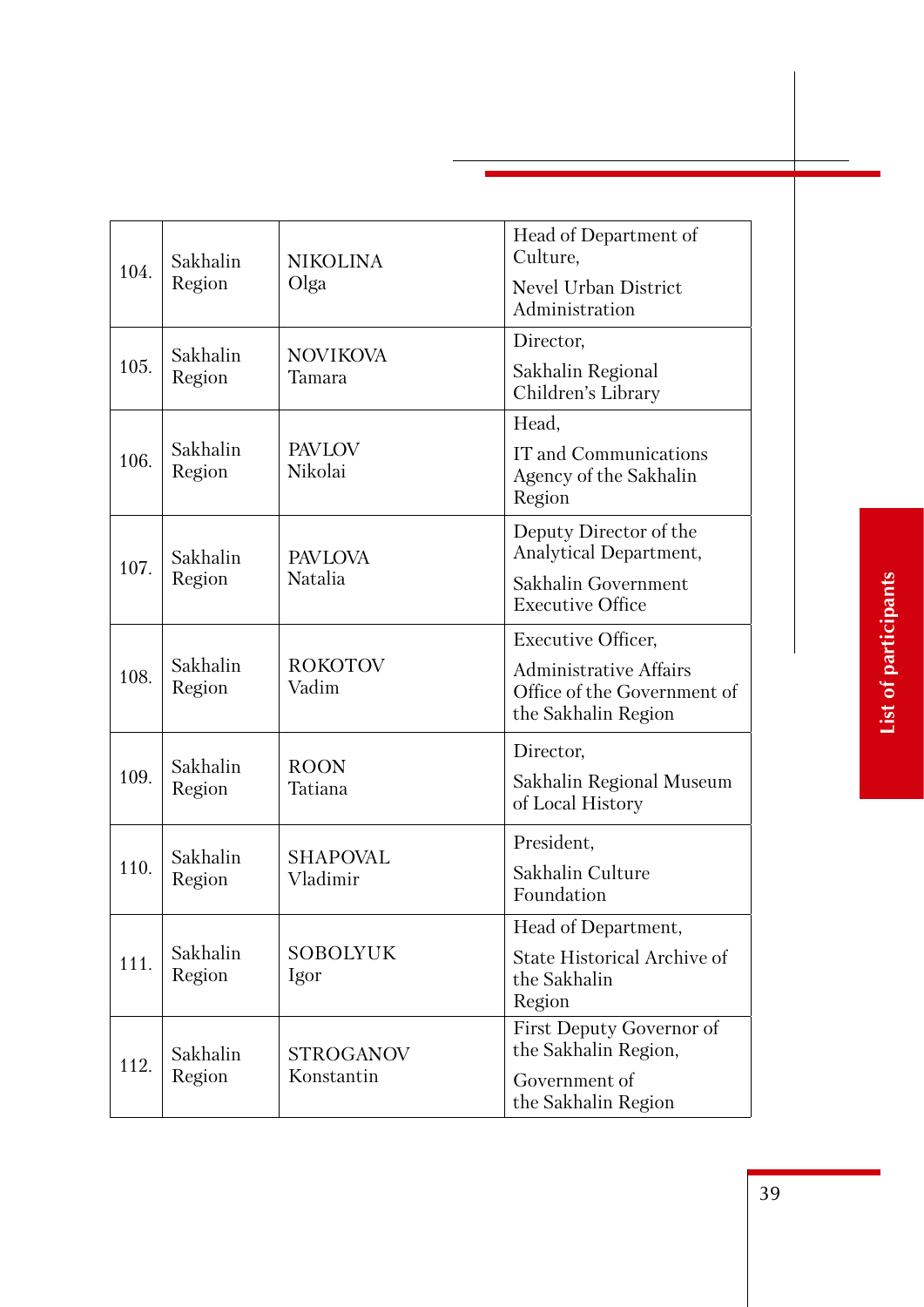| 113. | Sakhalin<br>Region | <b>TRUTNEVA</b><br>Irina       | Deputy Head of<br>Government,<br>Government<br>of the Sakhalin<br>Region                    |
|------|--------------------|--------------------------------|---------------------------------------------------------------------------------------------|
| 114. | Sakhalin<br>Region | <b>TURKINA</b><br>Olga         | Deputy Director,<br>Sakhalin Regional Research<br>Library                                   |
| 115. | Sakhalin           | <b>VASILEVSKY</b>              | Vice-Rector,                                                                                |
|      | Region             | Alexander                      | Sakhalin State University                                                                   |
| 116. | Sakhalin<br>Region | <b>YEFREMOV</b><br>Vladimir    | Chairman,<br>Sakhalin Region<br>Parliament                                                  |
| 117. | Sakhalin<br>Region | ZHUK<br>Anna                   | Director,<br>Museum of Anton<br>Chekhov's Sakhalin<br>Island                                |
|      |                    | <b>Slovakia</b>                |                                                                                             |
| 118. | <b>Bratislava</b>  | <b>MOLNAR</b><br>Ludovit       | President,<br><b>Slovak Commission for</b><br>UNESCO;<br>Professor,<br>Slovak University of |
|      |                    |                                | Technology                                                                                  |
|      |                    | <b>Tajikistan</b>              |                                                                                             |
| 119. | Dushanbe           | <b>IBODOV</b><br>Ismatullo     | Editor-in-Chief,<br>Bochu Khiroch<br>Newspaper                                              |
|      |                    | <b>Tanzania</b>                |                                                                                             |
| 120  | Dar-Es-<br>Salaam  | <b>ICHWEKELEZA</b><br>Clarence | Director of Communication,<br>Ministry of Communication,<br>Science and Technology          |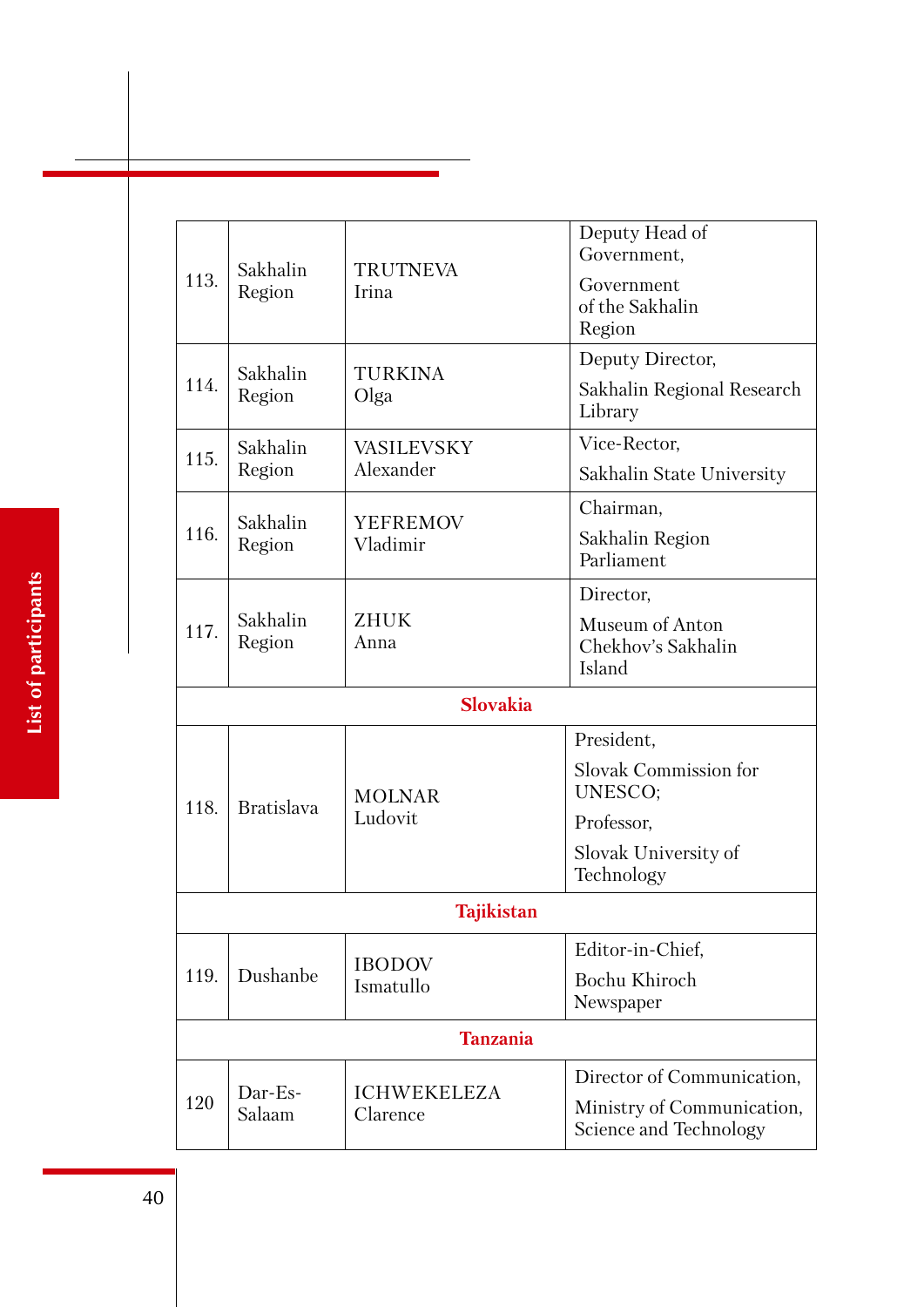|                |                   |                             | Deputy Permanent Delegate,                                                                                                                                                           |  |
|----------------|-------------------|-----------------------------|--------------------------------------------------------------------------------------------------------------------------------------------------------------------------------------|--|
|                |                   |                             | Permanent Delegation of the<br>United Republic of Tanzania<br>to UNESCO;                                                                                                             |  |
| 121.           | Dar-Es-<br>Salaam | <b>SHEYA</b><br>Mohammed    | Member of the Bureau,                                                                                                                                                                |  |
|                |                   |                             | Intergovernmental<br>Council for the UNESCO<br>Information for All<br>Programme                                                                                                      |  |
|                |                   | <b>Thailand</b>             |                                                                                                                                                                                      |  |
|                |                   | YENJABOK                    | Assistant professor,                                                                                                                                                                 |  |
| 122.           | Bangkok           | Pornntip                    | Kasetsart University                                                                                                                                                                 |  |
| <b>Turkey</b>  |                   |                             |                                                                                                                                                                                      |  |
| 123.           | Ankara            | ÇUBUKÇU<br>Ahmet            | <b>Assistant Communication</b><br>Expert,<br>Information and<br>Communication<br>Technologies Authority                                                                              |  |
| <b>Ukraine</b> |                   |                             |                                                                                                                                                                                      |  |
| 124.           | Kiev              | <b>SHEVCHENKO</b><br>Irina  | President,<br>Ukrainian Library<br>Association;<br>Director,<br>Institute of Postgraduate<br><b>Studies, National Academy</b><br>for Senior Executives in<br><b>Culture and Arts</b> |  |
|                |                   | <b>UNESCO</b>               |                                                                                                                                                                                      |  |
| 125.           | Paris             | <b>BANERJEE</b><br>Indrajit | Director of the Knowledge<br><b>Societies Division</b>                                                                                                                               |  |
|                |                   |                             | <b>UNESCO</b>                                                                                                                                                                        |  |
|                |                   | <b>Uzbekistan</b>           |                                                                                                                                                                                      |  |
| 126.           | Tashkent          | <b>ISHMATOV</b><br>Alisher  | Deputy Director,<br>National Library of<br>Uzbekistan                                                                                                                                |  |